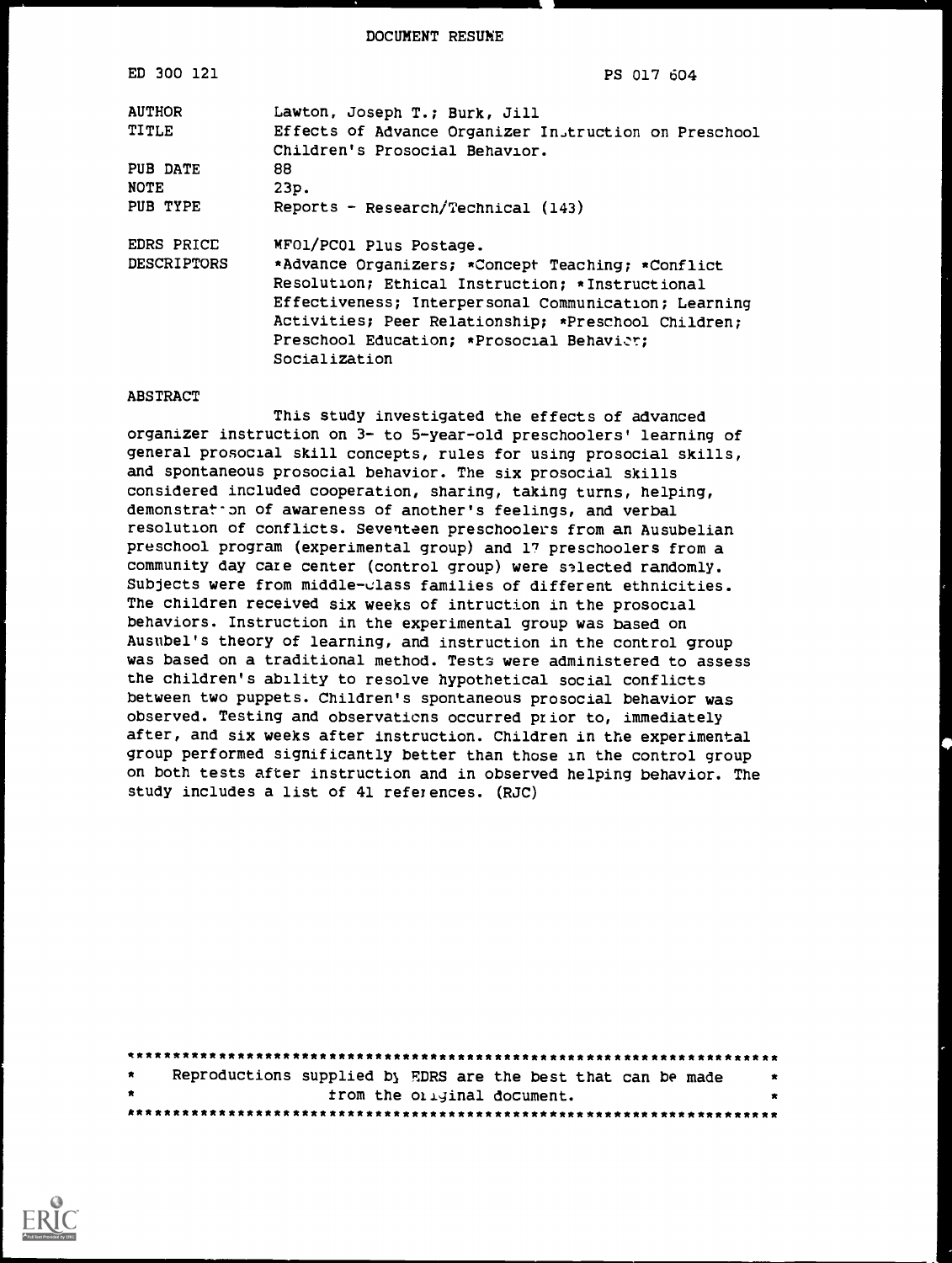U S DEPARTMENT OF EDUCATION<br>Office et Educational Research snd improvement EDUCATIONAL RESOURCES INFORMATION<br>CENTER (ERIC) CENTER (ERIC) 'his document has been reproduced as received from the p'srSOn or organization originating it

Vnor changes have been made ro ,morove eproduction duality

é. Poinis of view oi opinions stated in this docul<br>ment ido, not inecessarily represent official<br>OERI position or policy

Effects of Advance Organizer Instruction on

Preschool Children's Prosocial Behavior

Joseph T. Lawton

University of Wisconsin-Madison

 $\&$ 

Jill Burk

University of Wisconsin- Madison

"PERMISSION TO REPRODUCE THIS MATLRIAL HAS BEEN GRANTED BY

<u>2028</u> ده ب тот

TO THE EDUCATIONAL RESOURCES INFORMATION CENTER (ERIC)

 $\ddot{\cdot}$ 

 $\mathcal{O}(\mathcal{A})$  and

1988

 $\left\langle \cdot \right\rangle$  $\ddot{\phantom{0}}$ 

PS 017604

Dr. Joseph T. Lawton University of Wisconsin School of Family Resources & Consumer Sciences Dept. of Child and Family Studies 1430 Linden Drive Madison, WI 53706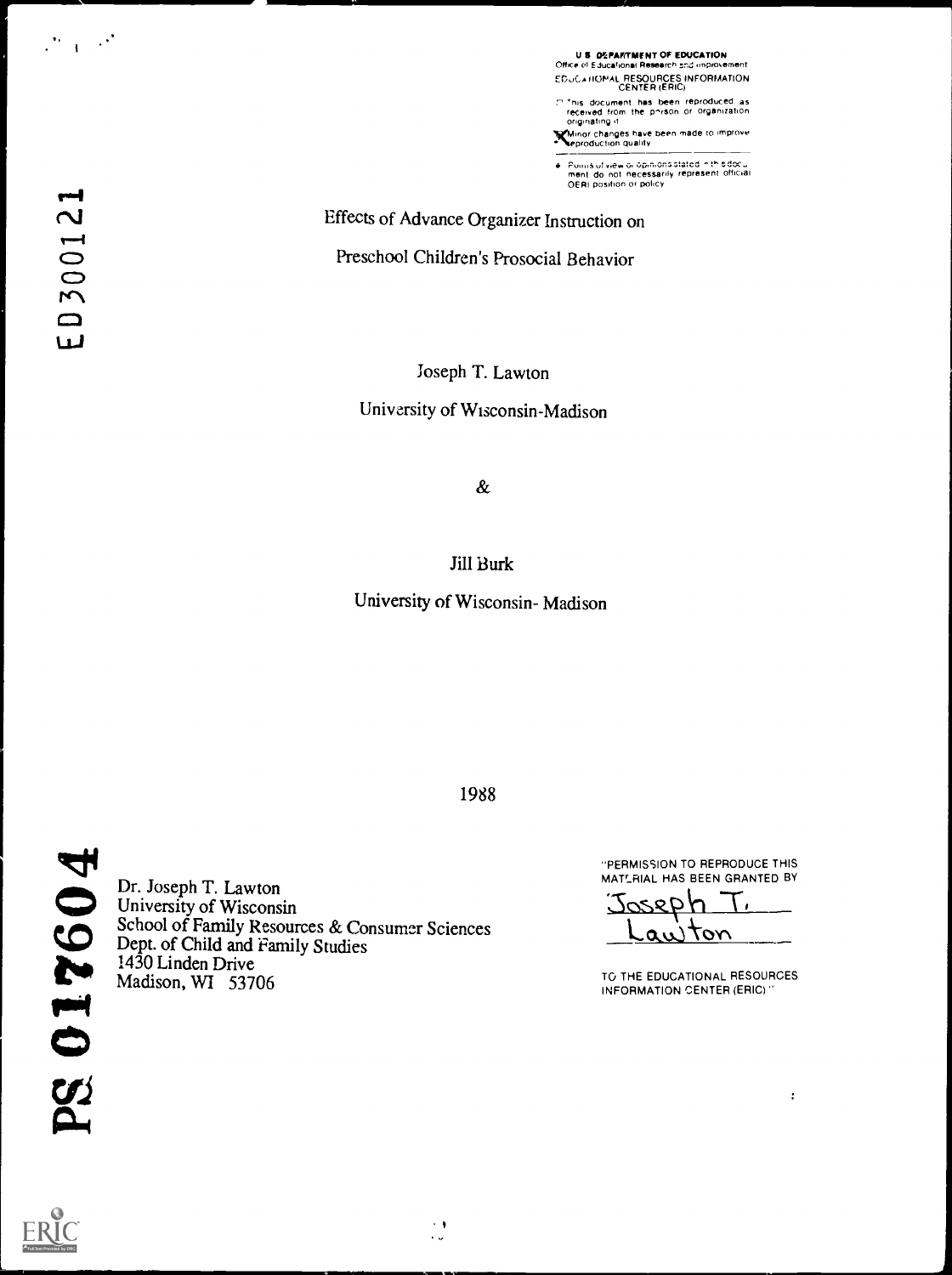#### Abstract

The objective of this study was to investigate the effect of advance organizer instruction on preschool children's learning of general prosocial skill concepts, rules for using prosocial skills, and their spontaneous prosocial behavior. Principles of instruction, derived from Ausubel's theory of learning, were used to instruct preschool children in the general concepts of, and skills for, cooperating, sharing, taking turns, helping, showing awareness of another's feelings, and verbally resolving conflict. Preschcolezs from middie class families and with an ethnic mix were selected from an Ausubelian (experimental) and Community (control) preschool program. Tests were administered in story form to assess children's ability to resolve hypothetical social conflicts between two puppets. Children's spontaneous prosocial behavior was obser, ed prior to and post instruction. A six week period of instruction followed pretesting and pre-observation. Children in the A \_subelian program received advance organizer instruction followed by related learning activities. Children in the Community preschool program were taught the six prosocial skills using a "traditional" teaching method. Posttests and post-observation were completed immediately following instruction and delayed posttests were administered six weeks following completion of instruction. Compared to children in the control group, children in the experimental group performed significantly better on both post- and delayed posttests. However, the only significant between-group difference for spontaneous prosocial behavior was with respect to helping, favoring the experimental group.

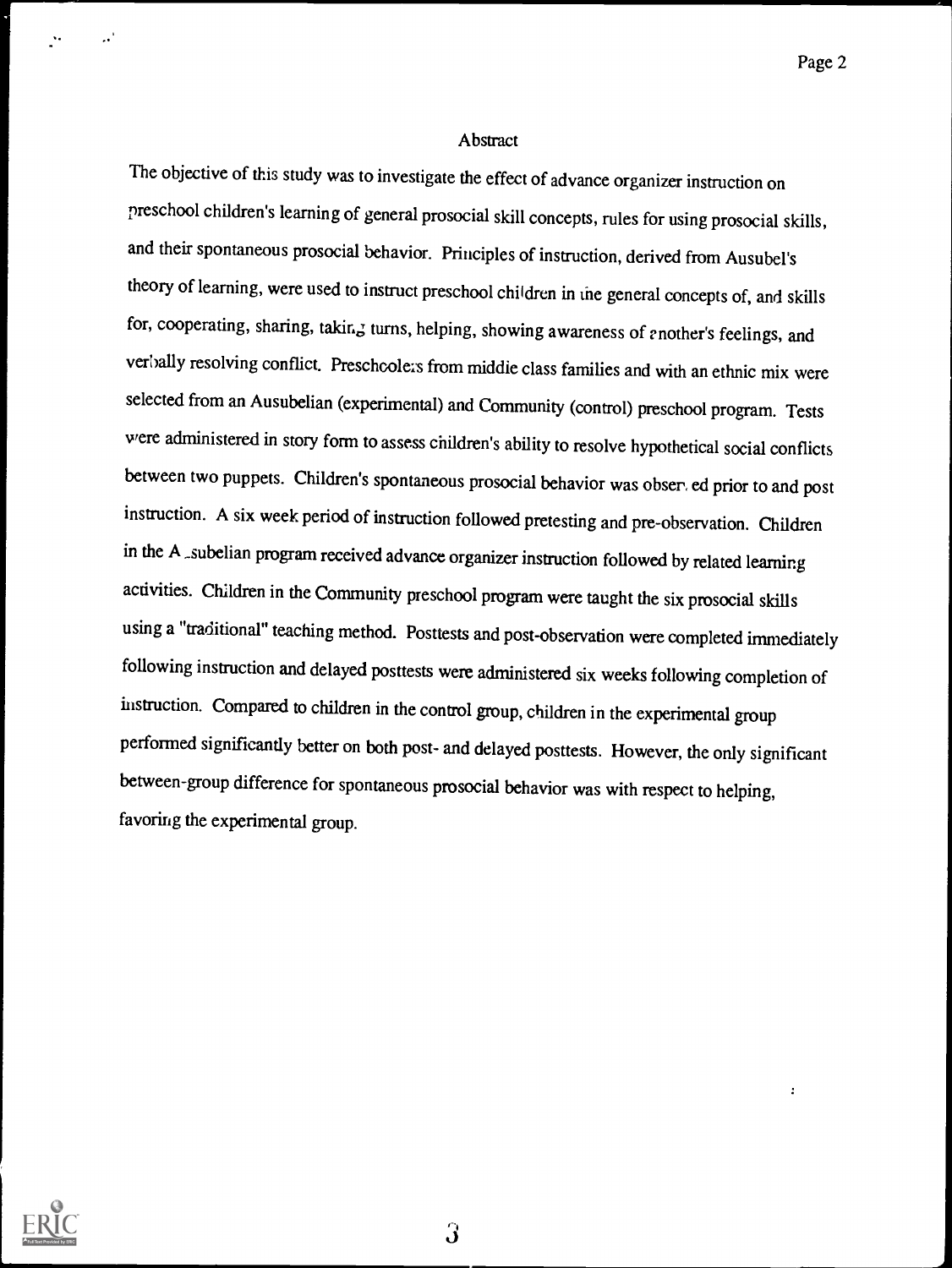#### Acknowledgments

The authors are grateful for the supportive and enthusiastic participation of children, staff, and parents of the UW Preschool Lab and ABC for Kids, Inc. The following people contributed to the completion of this project: Rafael Hernandez, Mary Olson, Ann Schulz, and Tim Valdez as classroom observers, and Dawn DeLong, Janet Desjardir, and Kathy Oliver as coders. The work was supported by a grant from the University of Wisconsin Graduate School (Project No. 150213). Copies of this paper can be obtained from Professor Joseph T. Lawton, School of Family Resources and Consumer Sciences, University of Wisconsin-Madiosn, <sup>1300</sup> Linden Drive, Madison, WI, 53706.



 $\ddot{\bullet}$ 

 $\ddot{\textbf{r}}$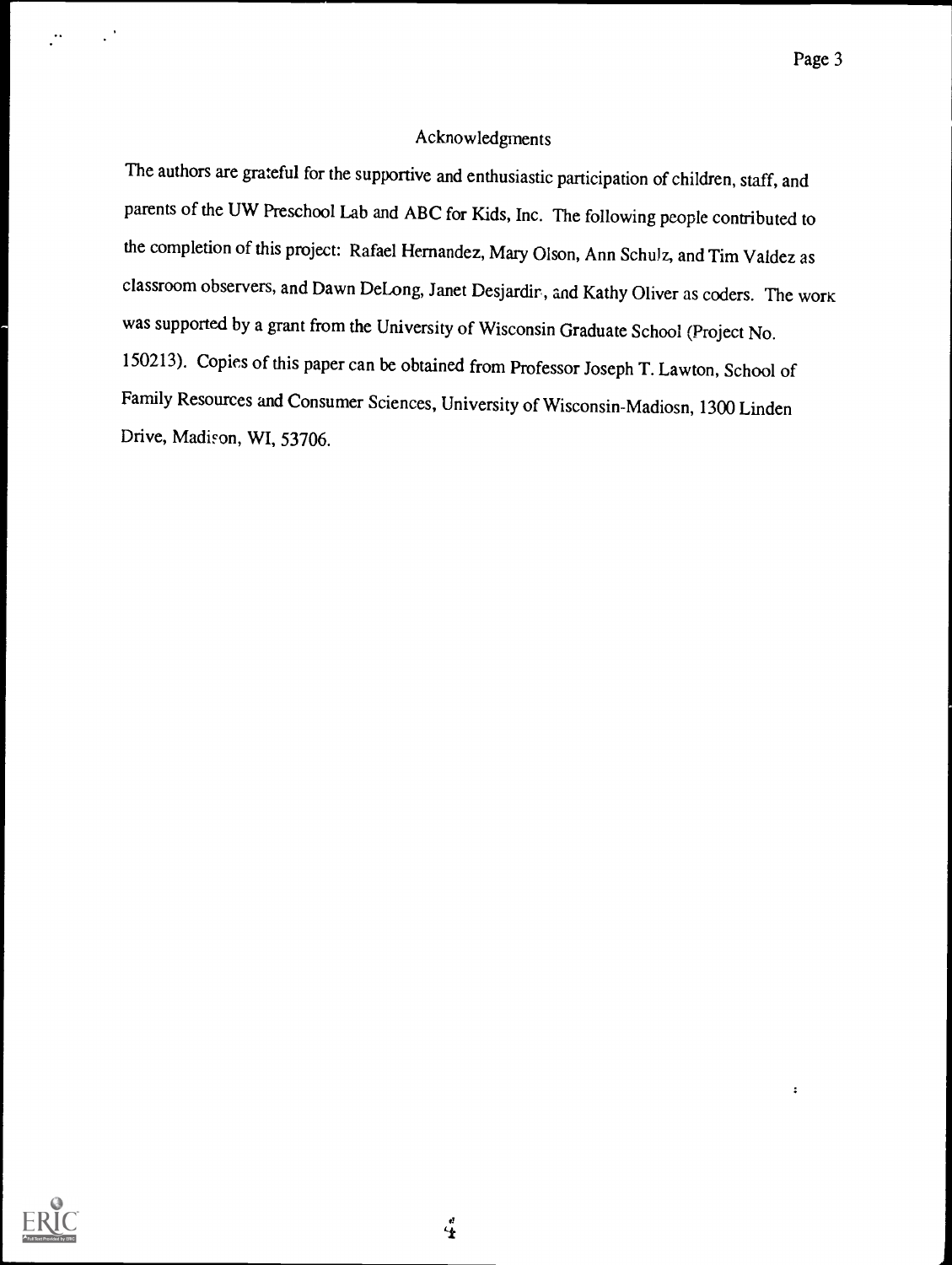## Effects G; Advance Organizer Instruction on Preschool Children's Prosocial Behavior

The objective of this study was to examine the effects of advance organizer instruction on preschool children's learning of six prosocial concepts and related strategies for resolving social conflicts; namely, cooperating, sharing, helping, taking turns, showing awareness of the feelings of others, and the verbal resolution of conflict. In a previous study (Lawton & Berning, 1985) results indicated that children receiving advance organizer instruction in general strategies for resolving hypothetical social conflicts, compared to children encouraged during socio-dramatic play to consider the use of prosocial skills to resolve conflict, were significantly better at using these skills. However, a limitation to this study was the fact that children were only requested to solve hypothetical social conflicts as presented in stories. In the present study an examination was also made of the immediate and long-termeffects of improved understanding of these six prosocial skills on children's spontaneous social behavior during free-play.

The six prosocial skills were selected on the basis of a review of categories of social behavior used in previous research. Three prosocial behaviors most frequently referred to are sharing, helping, and cooperating (for example, Barrett & Radke Yarrow, 1977; Eisenberg-Berg & Hand, 1979; Eisenberg-Berg & Neal, 1981; Friedrich & Stein, 1973; Friedrich, Stein, & Susman, 1975; Levine & Hoffman,1975; Hay, 1979; Iannotti, 1985; Mussen & Eisenberg-Berg, 1977; Ross & Goldman, 1977; Stein & Friedrich, 1975, to mention but a few). Taking turns is frequently described as one aspect of sharing, and showing awareness of others' feelings is sometimes included as an aspect of cooperation between children (for example, Baumrind, 1980; Eisenberg, Lennon, & Roth 1983; Staub, 1975, 1979).

Previous research has indicated that preschool aged children spend considerable time in social interaction (Garvey & Hogan, 1973) and that their prosocial behavior can be sometimes sophisticated and elaborate (Yarrow & Waxier, 1977). It has also been suggested that teachers can play a crucial role in establishing and maintaining prosocial behaviors in children (Ladd  $\&$ Mize, 1983; Smith, Neisworth, & Green, 1978). Other research has demonstrated the

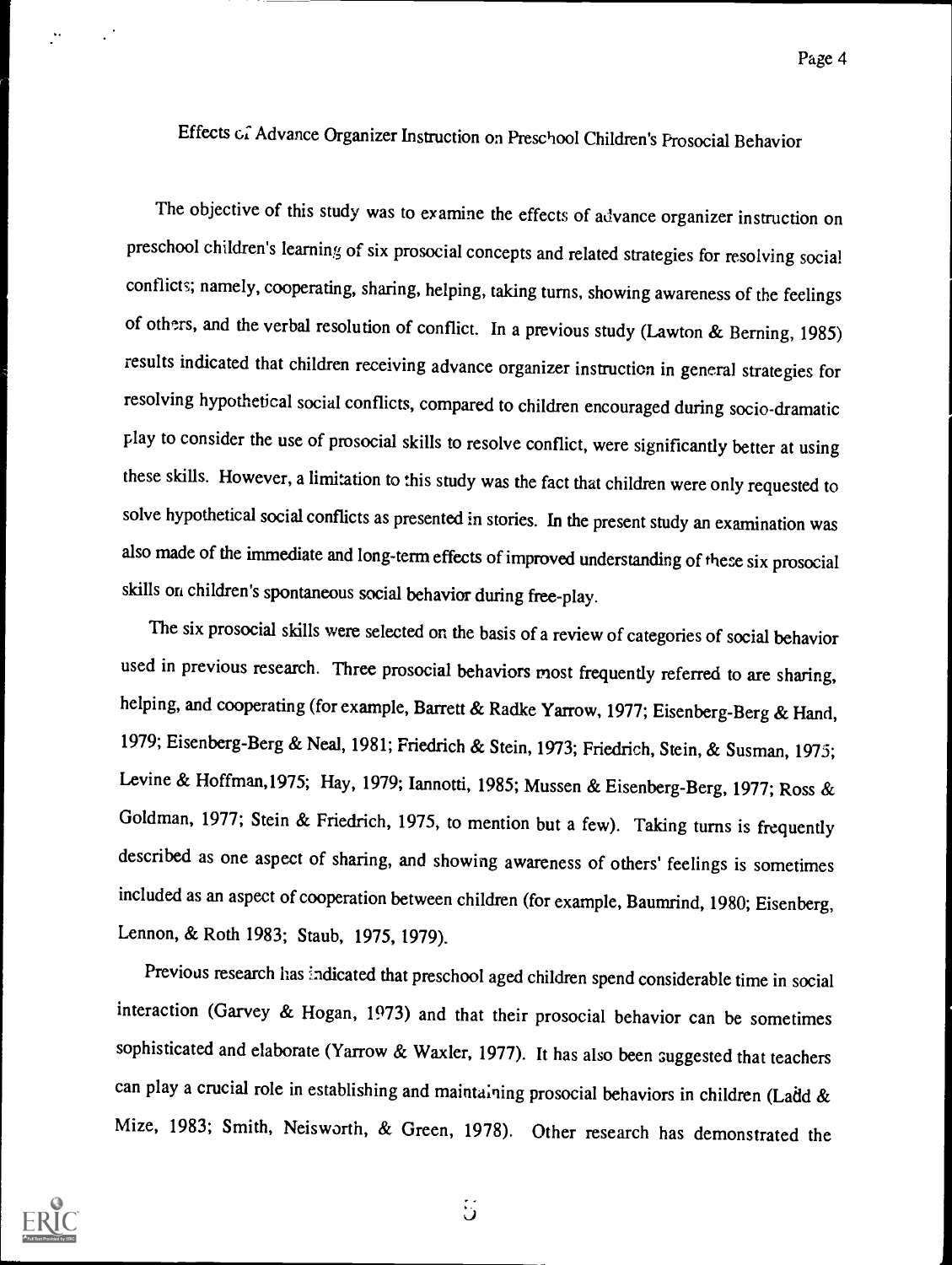effectiveness of structured learning in developing a better understanding of prosocial behavior. As long ago as 1942 Chittendon reported that instruction in problem solving strategies resulted in preschoolers' improved ability to share, take turns, engage in cooperative play, and verbally resolve conflict. And Thompson (1944) used an "intervention instruction strategy" successfully in improving young children's interpersonal relations and their cooperative use of play materials. Sapon-Shevin (1980), in summarizing a review of research where strategies had been used to establish appropriate social skills in young children, concluded that children need to be taught specific repertoires for dealing with situations of social conflict and for using appropriate prosocial behaviors. More recently, researchers have examined the number of strategies children can produce for various social situations (Spivack & Shure, 1974; Marsh, Serafica, & Barenboim, 1980) and the extent and quality of strategies children use (Ladd & Oden, 1979). Previous studies of most import to this present study are those where verbal instruction has been used to enhance children's understanding of social knowledge. In a comprehensive survey of models of social skill training, Ladd and Mize (1983) mention that the most widely cited examples of studies using this approach are social problem solving programs (Spivack & Shure, 1974; Spivack, Platt, & Shure, 1976; Weissberg, et al., 1981; Zahavi & Asher, 1978).

Of special interest here is the instructional procedure used in the Zahavi and Asher study, since it has some similarities with instruction used in this study. The teacher focused on particular, or target, classes of social behavior, suggested behavioral strategies for dealing with social situations, and summarized each skill concept. In this case, instruction was successful in reducing aggression in children and increasing prosocial behavior toward peers. However, as Ladd and Mize point out, in these studies, the effectiveness of training has been assessed only in terms of behavioral outcomes and, "with the exception of Spivack et al. (1976) and Weissberg et al. (1981), they have not evaluated change in children's social knowledge." (Ladd & Mize, 1983, p. 142). There have been relatively few studies that have sought to enhance both children's knowledge of prosocial skills and subsequent, related prosocial behavior, especially that which is spontaneous rather than contrived. In surveying this group of studies (for example, Bornstein,



 $\vec{U}$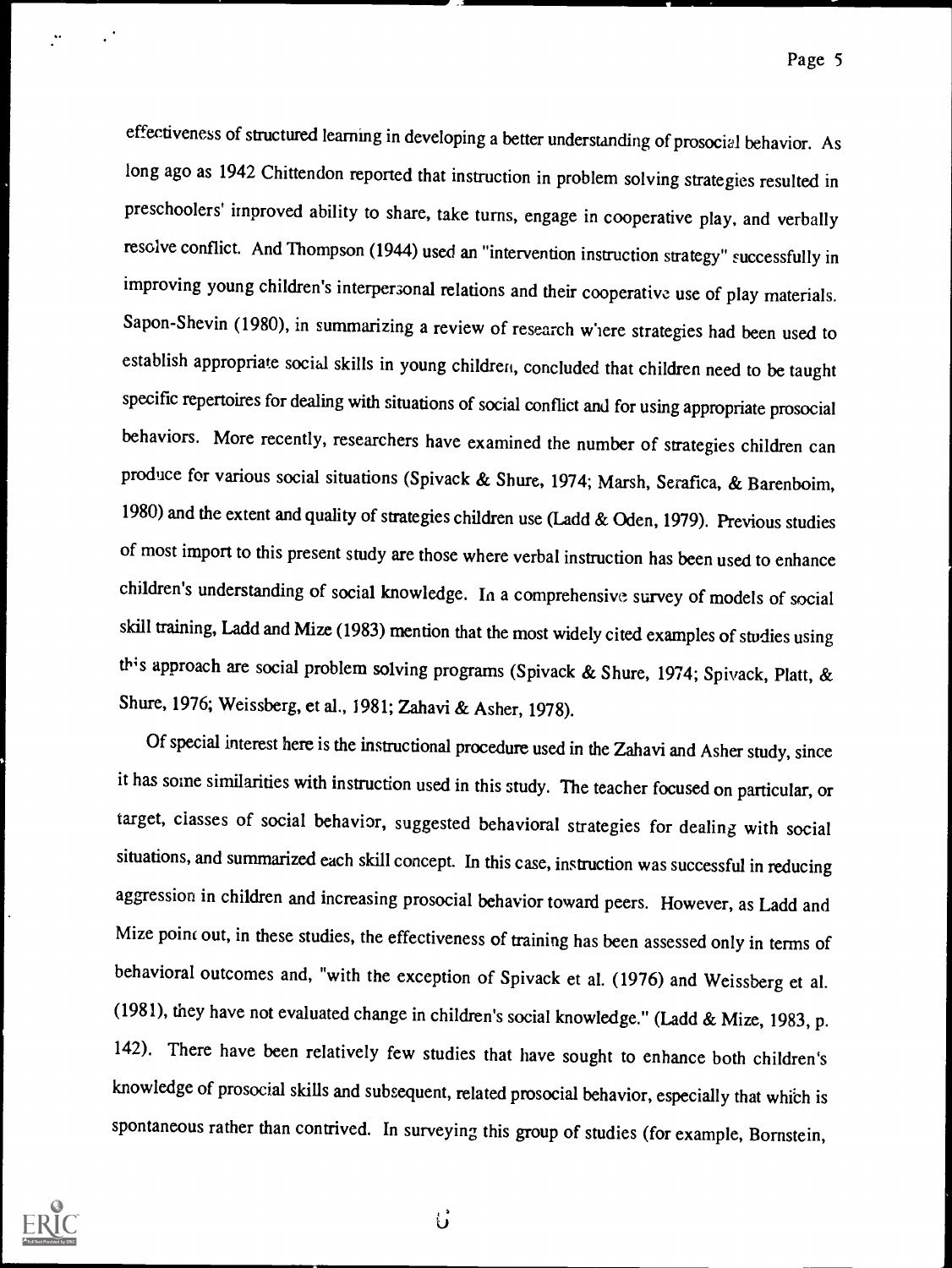Bellack, & Hersen, 1977; Evers & Schwartz, 1973; O'Conner, 1972), Ladd and Mize comment that "the knowledge-plus-performance procedures ... do not appear to yield long-lasting effects." (Ladd & Mize, 1983, p. 144).

We can conclude from previous research that teacher directed instruction in particular prosocial concepts or skills can be most effective in improving children's under anding of those skills. Improving the corresponding performance of prosocial skills, especially those which occur spontaneously, seems to be much more difficult.

The instructional procedure used in this study was based on Ausubel's theory of learning (Ausubel, Novak, & Hanesian, 1978). According to this theory, superordinate concepts, highorder rules, or both, are presented during "advance organizer lessons" in advance of related more particular information. The related information can be subsumed under the superordinate concepts and high-order skills.

This sequence of instruction is considered of importance to meaningful learning for a number of reasons. First, it is expected that individuals will tend to organize knowledge into hierarchical structures of related super and subordinate concepts. General concepts and skills tend to be retained longer in memory than more particular information. Second, the learner should find it less difficult to grasp the relatedness of the differentiated aspects of general concepts and rules as presented in final form than to construct the general concept or rule from its differentiated parts. And this is of particular importance in the case of young children who are likely to have limited experience in the processing of information.

A distinction is made here between superordinate concepts (also decribed as "subject matter" concepts) and high-order skills (also referred to as "high-order rules"). Put simply for the sake of space, a superordinate concept taught to young children might be that of living things, non-living things, mammal, or transport, to mention a few. A high-order skill or rule might be that of classification or conservation (Lawton & Leckwee, 1989). An important feature of <sup>a</sup> superordinate concept or high-order rule is that it is relatively easy to learn. For example, in presenting examples of "mammal" to children, the teacher focuses their attention on the defining



I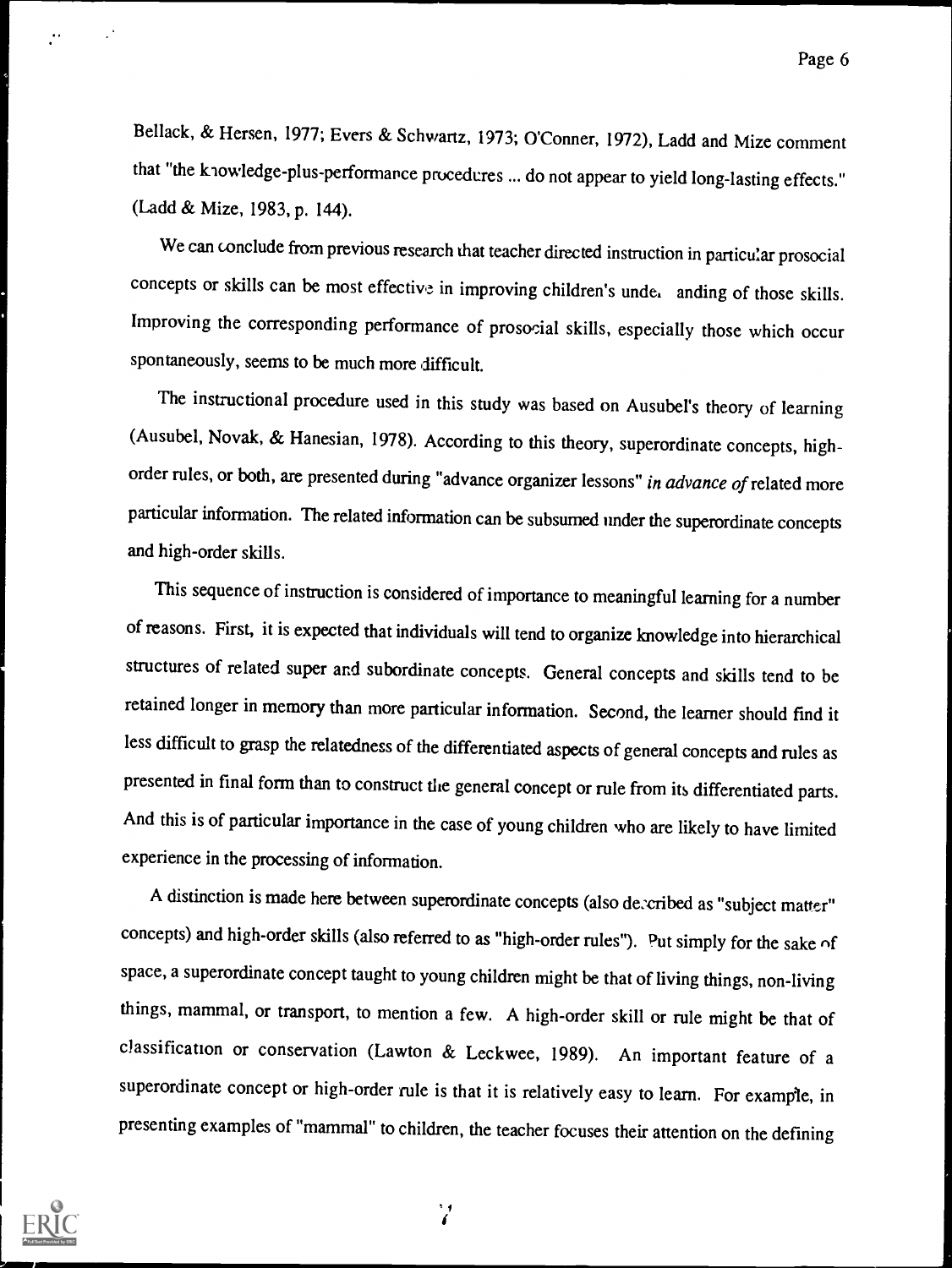Page 7

characteristics of the concept. In this case:

That mammals have hair on their body.

Mother mammals give birth to baby mammals.

Mother mammal provides milk from her body to feed her baby until it is able to feed itself.

The defining characteristics are few in number, are easily exemplified in different types of mammals, and can be easily committed to memory. Children can use this information to identify mammals and to discriminate them from other animals. They can also use this information, plus additional limited information, to learn the related subordinate concepts of "animals that live on the land", "animals that live in the sea", and "animals that fly". The sequence of learning always requires the child to transfer (or generalize) from the more general ( superordinate) concept to related subordinate concepts and particular information. Subordinate concepts and particular information are related to the overarching superordinate concept, and this is what is meant by "subsumption".

In the literature, social behaviors such as sharing, helping, and taking turns, are sometimes referred to as social concepts and sometimes as social, or prosocial, skills. Such skills are rule governed. Social conventions, though arbitrary and changeable, are based on rules of social behavior. Being socially competent means knowing the rules for appropriate social behavior and how to apply them to social contexts. In this study, the six target behaviors are referred to as prosocial skills. In the format for presentation in advance organizer lessons, they are referred to as high-order skills.

Scandura, in his description of his Structural Learning Theory makes the point that, high-order rules can serve to combine related, component rules, and to generalize given rules (Scandura, 1977a, 1977b; Scandura & Scandura, 1980). Although we substitute the term "high-order skill" for the term "high-order rule" and do not describe it in as precise a manner as Scandura describes "high-order rule", the importance of these skills is essentially the same. As Scandura puts it, highorder rules simplify learning because they account for a related structure of subordinate rules (concepts) and factual information (Scandura & Durnin, 1977). They allow for generalization,



 $\bigcirc$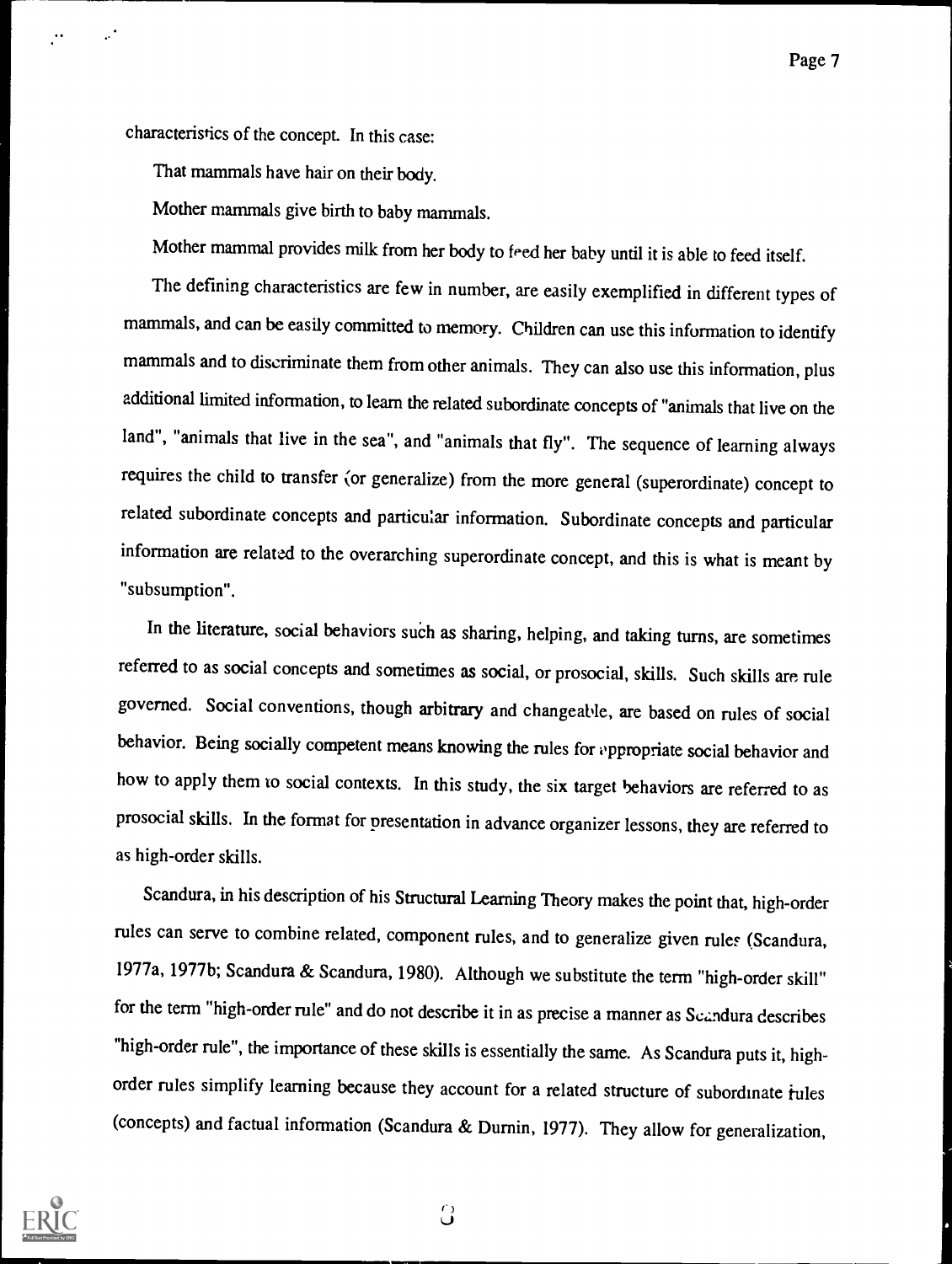including unanticipated outcomes. And they provide a general means for representing the potential for actual human behavior (Scandura & Scandura, 1980). Teachers need to describe what children can be expected to learn as an outcome of instruction. And it is important to organize instruction to best achieve these outcomes. The sequence of advance organizer lessons coupled with related learning activities appears to be an efficient method for achieving these ends.

In this study, then, each of the six prosocial skills already referred to were presented first in separate advance organizer lessons. Each advance organizer lesson was followed by a number of "related learning activities" containing more particular information which served to exemplify a 1 discriminate the previously presented general concepts and skills.

Advance organizer instruction has previously been found successful in enhancirg preschool children's understanding of social studies concepts (Lawton, 1977; Lawton, 10°7; Lawton & Wanska, 1979), math concepts (Lawton ' bwell, 1978), natural science concepts (Fowell & Lawton, 1988), and logical operations (Blue Swadener & Lawton, 1983, Lawton, 1988, Lawton, Hooper, Saunders, & Roth, 1985). As already mentioned, this method of instruction has also proved successful in improving children's learning of prosocial concepts and in their use of strategies to solve hypothetical social conflicts (Lawton & Berning, 1985) In this experiment two questions were asked:

- Ql. Will advance organizer (AO) instruction followed by related learning activities (RA), aimed at enhancing preschool children's understanding of high-order prosocial skills, result in an improved ability to resolve hypothetical social conflicts ?
- Q2. Will such instruction result in an improvement in children's spontaneous prosocial behavior in free play situations ?

#### Method

A pretest - training - posttest- delayed posttest format was used in the study with observations of children's spontaneous social behaviors prior to instruction, immediately following instruction, and five weeks after instruction. Ĩ.

**Subjects** 



 $\overline{U}$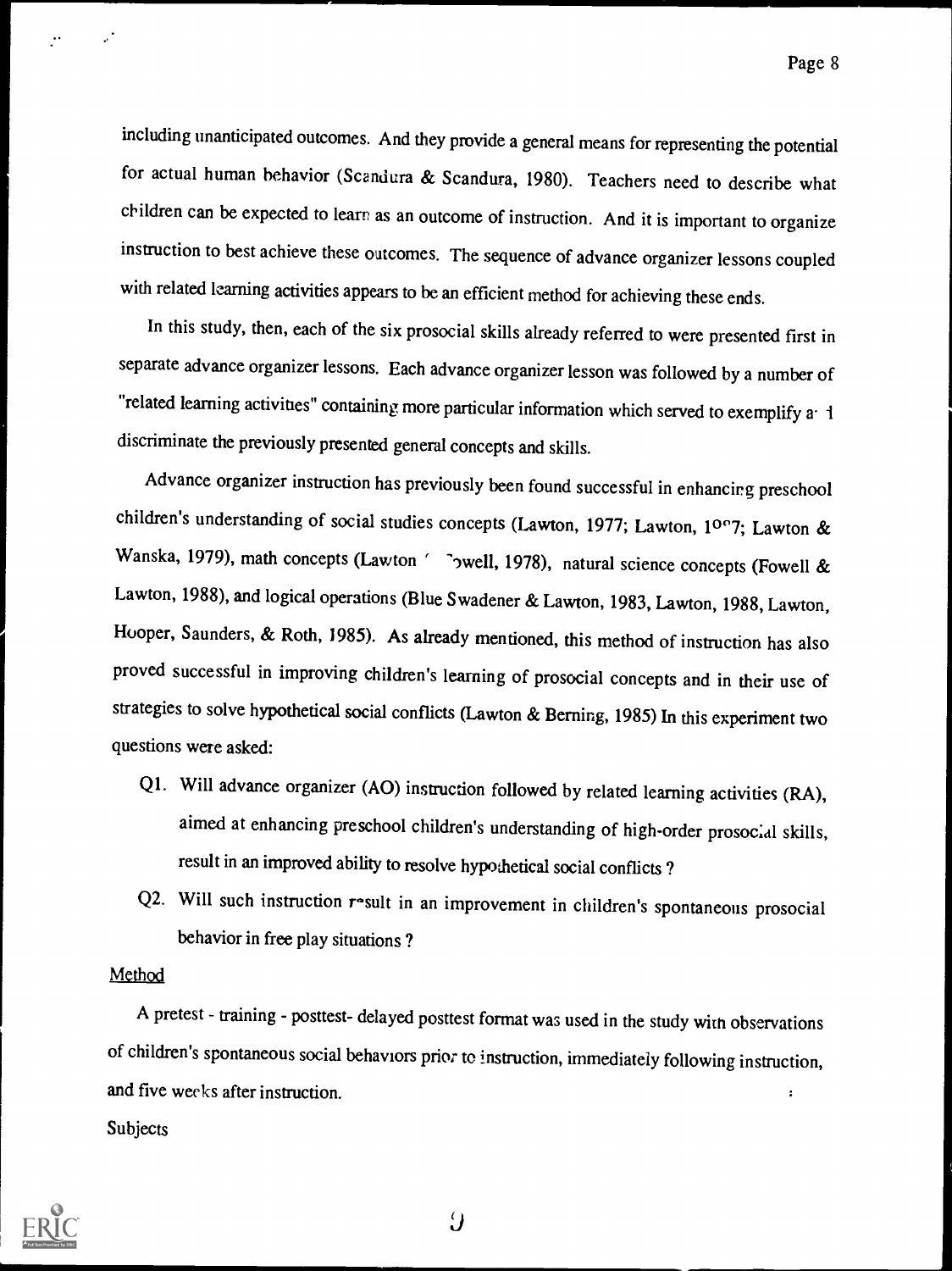For the experimental group, seventeen preschoolers were randomly selected from a total of 30 children enrolled in an Ausubelian preschool program. Seventeen preschoolers were randomly selected as the control group from 28 children enrolled at a community day care center. The experimental group consisted of 8 boys and 9 girls ranging in age from 3 yrs, 4 months to 4 yrs, 10 months (mean age, 4 yrs, 3 months). The control group consisted of 9 boys and 8 girls ranging in age from 3 yrs, 1 month to 4 yrs, 5 months (mean age, 4 yrs, 1 month). Children were from middle class families and there was an ethnic mix, though all children were fluent in English. **Tests** 

In previous research, testing procedures using short stories about particular social conflicts between two puppets, followed by questions to children asking for possible solutions to the conflict, have been used successfully to measure young children's understanding of prosocial skills. For example, Ball & Bogatz (1970) examined the extent to which children's social behavior might be influenced following observation of segments of Sesame Street programs teaching cooperation using puppets, Chittendon (1942) asked for solutions to conflicts over possession in doll play situations, Friedrick & Stein (1975) assessed young children's "helping behavior" to resolve conflicts between puppets, and Spivack & Shure (1974) used puppets in story completion problems. On the basis of procedures used in previous research and the successful use of a similar procedure used in the previous study by Lawton and Berning (1985), six "puppet stories" were used at three times of testing. Each story concerned a different hypothetical social conflict related to one of the six target prosocial skills (see Table 1).

----------------------------------

Insert Table 1 about here

--------------------------------

At each occasion of testing, the six tests were administered in random order to control for effects of test sequence. The tests were administered to children individually and each testing session lasted about 20 minutes. For each tests, two puppets acted out incomplete stories describing a social conflict between them. The child was asked to help the puppets solve their

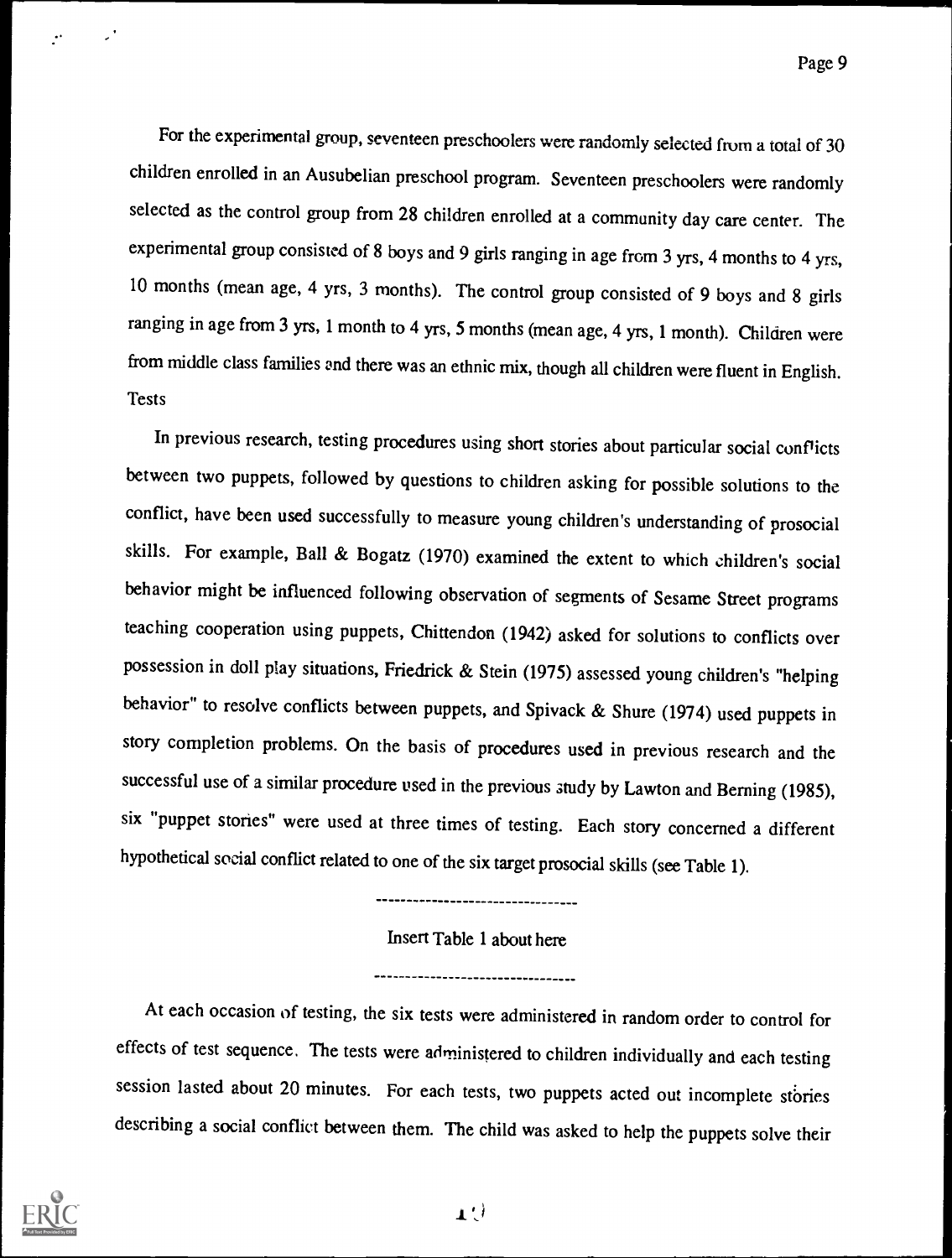Page 10

problem. At each time of testing the two puppets and content of the stories changed but the six types of social conflict remained the same. Children's responses to each social conflict situation were tape recorded. Transcripts made from the tapes and used to score responses. For each conflict situation, the child was asked to think of three possible ways of resolving the conflict. Each appropriate response was given a score of 1 making it possible to achieve a maximum score of 3 for each conflict situation. Pretests were followed by a period of six weeks of instruction which, in turn, was followed by immediate posttests. Delayed posttests followed five weeks later.

#### **Observations**

During free-play activities, four trained observers, two male and two female, recorded children's spontaneous social behavior according to the six categories of prosocial behavior already described. Each target child was observed for five minutes at a time for a total of twenty minutes during each of the three observation segments, Overall inter-rater reliability was .82. Definitions and examples of coded behaviors are given in Table 1.

#### **Instruction**

During the six week long instruction period, children in the experimental group were presented with advance organizer lessons aimed at teaching the high order skill of each of the six target prosocial skills and related strategies for resolving social conflicts. Each advance organizer lesson was presented to children in groups of five and lasted approximately 15 minutes. During advance organizer lessons, children were actively involved in listening, in taking part in story telling, in questions and answers, in offering suggestions to story characters, in role playing story characters, and in describing personal experiences related to each story. Each advance organizer lesson was followed by a number of related activities which required the use of a prosocial skill in various particular instances of social conflict. Each related activity took the form of a game. The entire session of related activities lasted for about 20 minutes. The following is an example of an advance organizer lesson and accompanying related learning activities. Ì.



 $1:$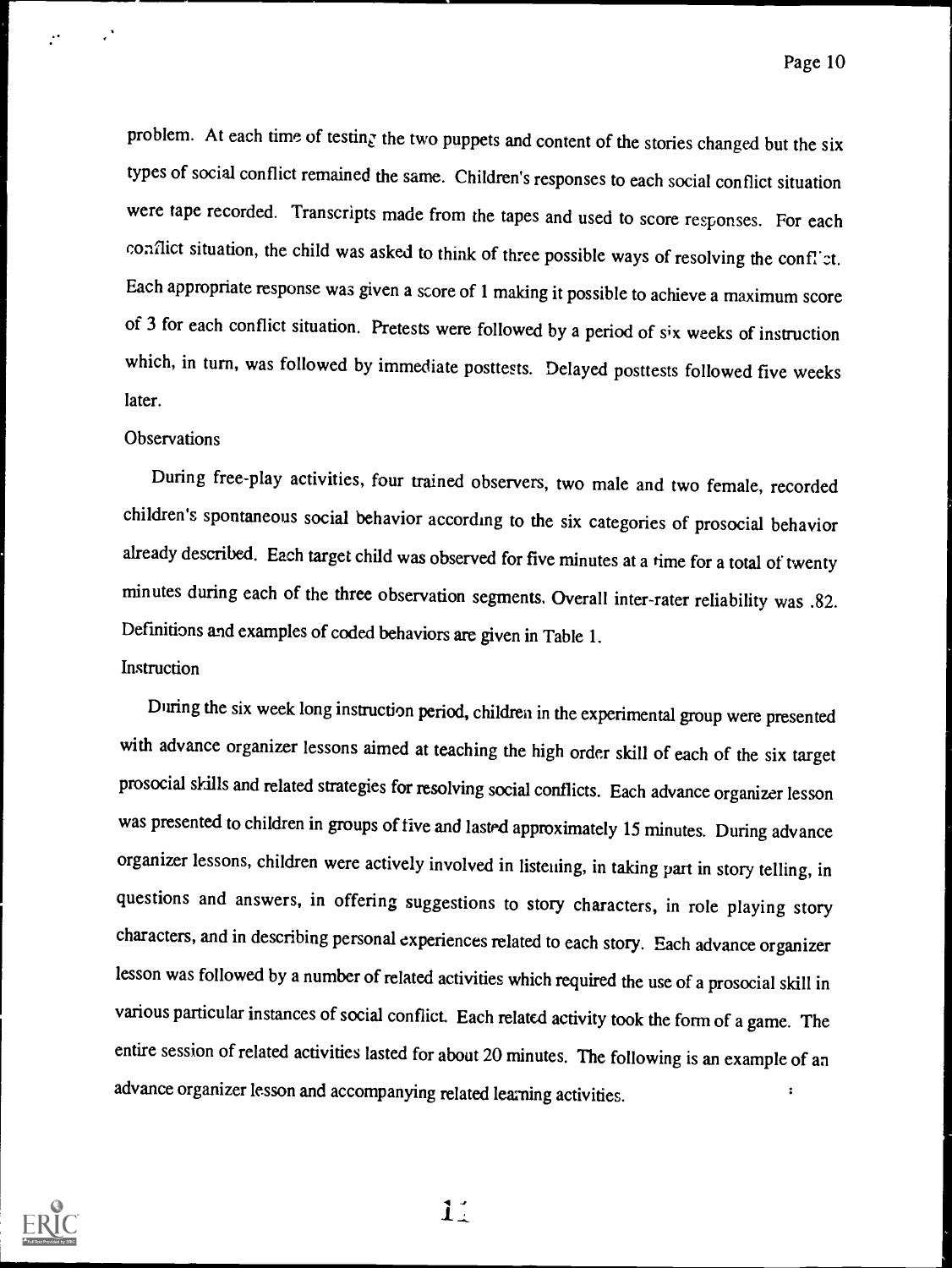### Advance Organizer Lesson--Cooperating

The teacher tells a story as though it were a personal experience. The teacher and children act out the story as it progresses. At various key points in the story the teacher asks questions such as, "What do you think happened next" . Children were thus involved in brief question and answer sessions as the story unfolded.

Once I was visiting a different school, but one just like our school. I was watching the children olay in the playground. One boy was playing alone He was in the sandbox shoveling sand into a wagon. He kept putting in more sand until the wagon was very full. I heard the boy say, "Now I'm going to pull the wagon over to the sand tray." He tried to pull the wagon, but it wouldn't budge. He kept trying, but he couldn't get the wagon to move very far. After a little while, some other children came over to him. They said they would help him pull the wagon. When all the children pulled together it was much easier to move the wagon.

The teacher then asks the children for other examples, either imaginary or from their own experiences. The teacher emphasizes that when the children cooperate they all work together to pull the heavy wagon.

After the children played outside for a **4d**e longer I heard the teacher say, "It's time to put the toys away and have lunch now." One of the children began to put the bikes away. Some of the children started to go inside to get ready for lunch. The teacher suggested they all help put away the bikes and other toys. So together they put away all the toys. It was a much faster job to put the toys away will all the children working together.

Again, the teacher involves the children in a question and answer interlude and emphasizes that when the children cooperate they all work together to put the toys away.

When the children were eating lunch, three of the children were sitting at one : table. They were talking, being friendly with each other, and eating their lunches.



 $1\circ$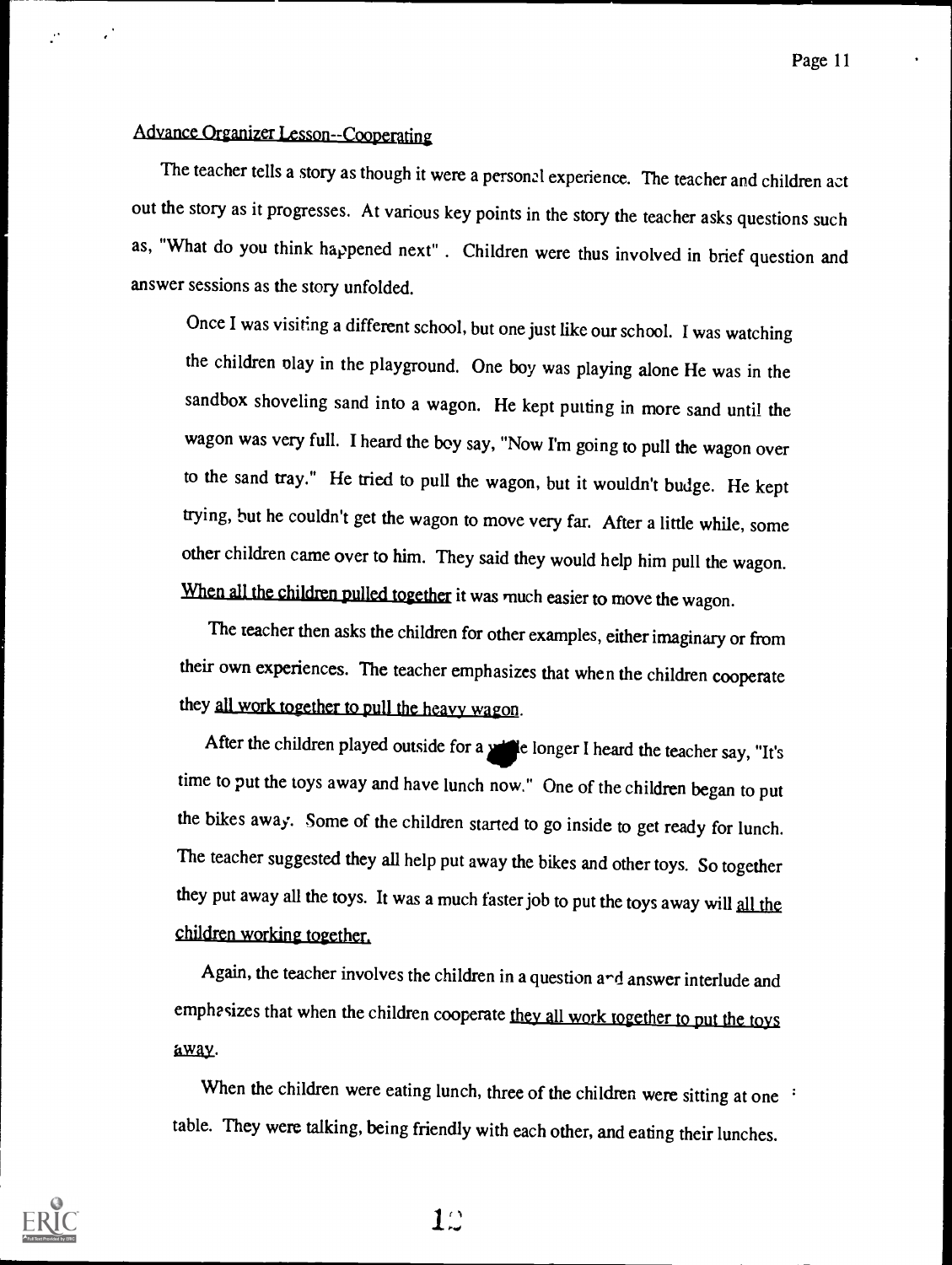Some other children were sitting at another table. And they were enjoying having lunch together. When they had finished lunch, the teacher asked them to clean-up their tables. The children in each of the groups worked together to clean- up their table. It made the job of clean-up very easy. When children work together like this to pull the  $1,$ cavy cart along, to put away  $1.16$  toys, and to clean-up the tables we say they cooperate. They work together with each other to get the jobs done easily and quickly.

It is clear that qualities of helping and sharing and of showing awareness of another's feelings come into these activities. But the focus here is on cooperating.

Related learning Activities

- 1. Play a game recuiring the cooperation of a number of children. For example, "Duck, Duck, Goose".
- 2. lake part in a cooking activity that requires a group of children to work together.
- 3. Have children organize a game with a teeter-totter with first one child on each side, hen two children on each side. Focus children's attention on the need to cooperate to get the teeter- totter to work.
- 4. Have children play with a construction game where each child has the job of completing some particular part of the construction, or of finding suitable pieces as part of the construction, etc. Again, focus children's attention on cooperating to complete the construction.

Instruction for the Control Group

Teachers of the control group children had agreed to introduce the six target prosocial behaviors using what might be described as "traditional" teacning methods found in regular day care centers and preschools in our comm. Lites. They described these methods in terms of reading stories, playing games, encouraging appropriate prosocial behaviors in various spontaneous activities, and in the more structured organization of socio-dramatic play activities. For example, these teachers were observed helping children think about cooperating, sharing,

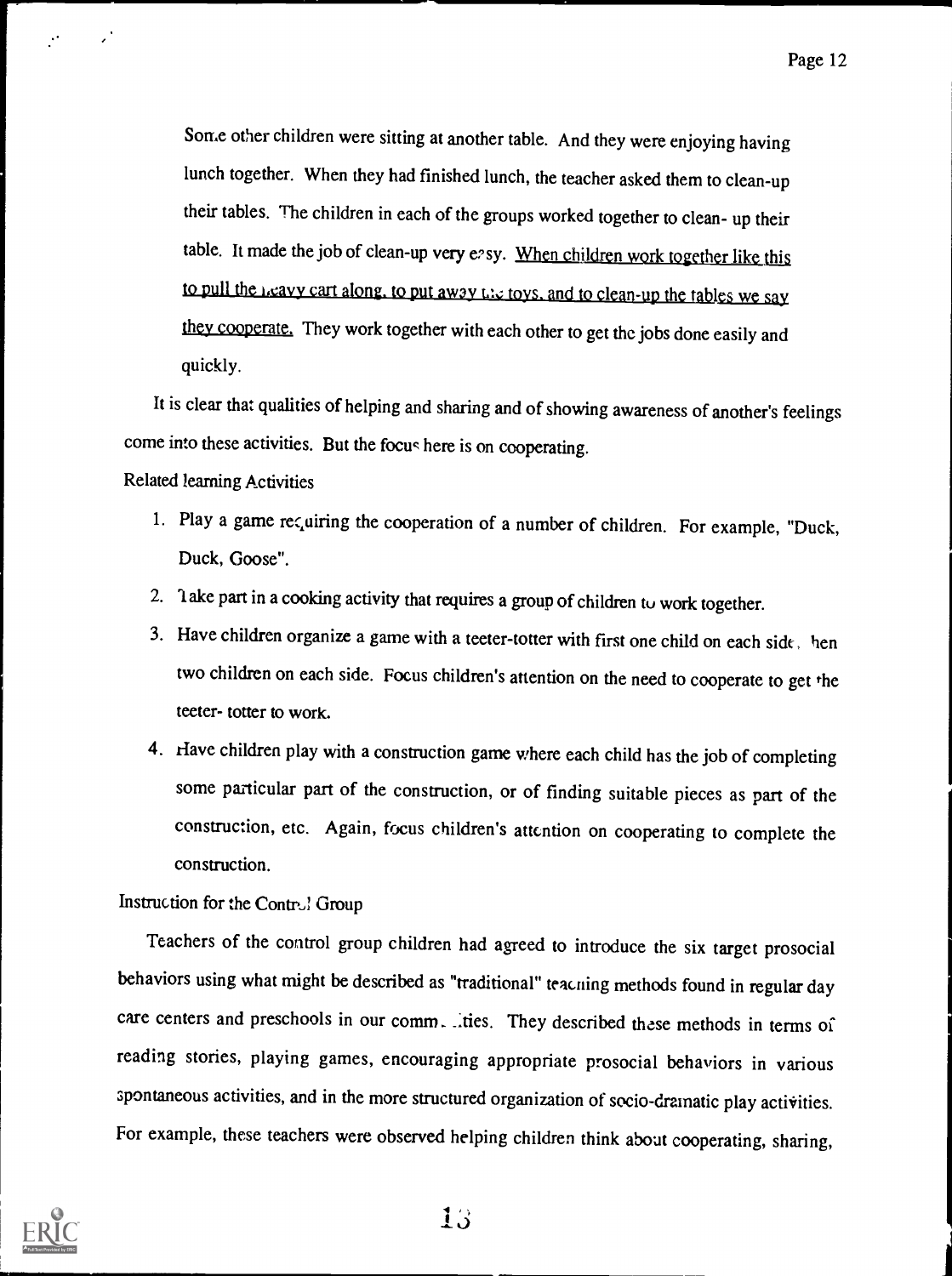$\ddot{\phantom{a}}$ 

taking turns, and helping each other in a "grocery store" game. Observations of the control group program during the six weeks of instruction indicated that children in this program participated in social skill activities, which included reference to each of the six target prosocial behaviors, for about as long a period of time as children participated in the structured learning sessions used in the Ausubelian program. By observation it was also possible to ascertain that the teaching method in the control group program was principally "child-directed", versus "teacher directed" as in the Ausubelian program. Teachers did not attempt to directly teach prosocial skills. Nor did they refer to prosocial skills or their use in general terms. Rather, through suggestion and questions, children were encouraged to consider the use of particular prosocial skills in various spontaneous and teacher organized activities.

#### **Results**

First, results from the three times of testing will be given, followed by results from observations. Data from tests are provided in Table 2.

----------------------------------

Insert Table 2 about here

---------------------------------

Initial ANCVAs indicated no significant performance or sex differences on the pretests. Since no significant differences were found for each group on immediate posttest compared to relayed posttest performance, data from tl se two times of testing were combined for further analyses. There was a main effect indicating a significant between group performance difference favoring the E group (F=8.39, p<.01). There was no sex difference or interaction effect. Post hoc Tukey ttests indicated significant performance differences between the two groups for all six tests favoring the E group in each case: cooperating,  $t=4.62$ ,  $p<.01$ ; sharing,  $t=3.89$ ,  $p<.01$ ; helping, t=2.35, p<.05; taking turns, t=3.27, p<.01; showing awareness of another's feelings, t=2.43, p<.05; verbally resolving conflicts,  $p=2.37$ ,  $p<.05$ 

#### **Observations**

Children's spontaneous social behaviors were coded from a total of 400 minutes of



 $1.$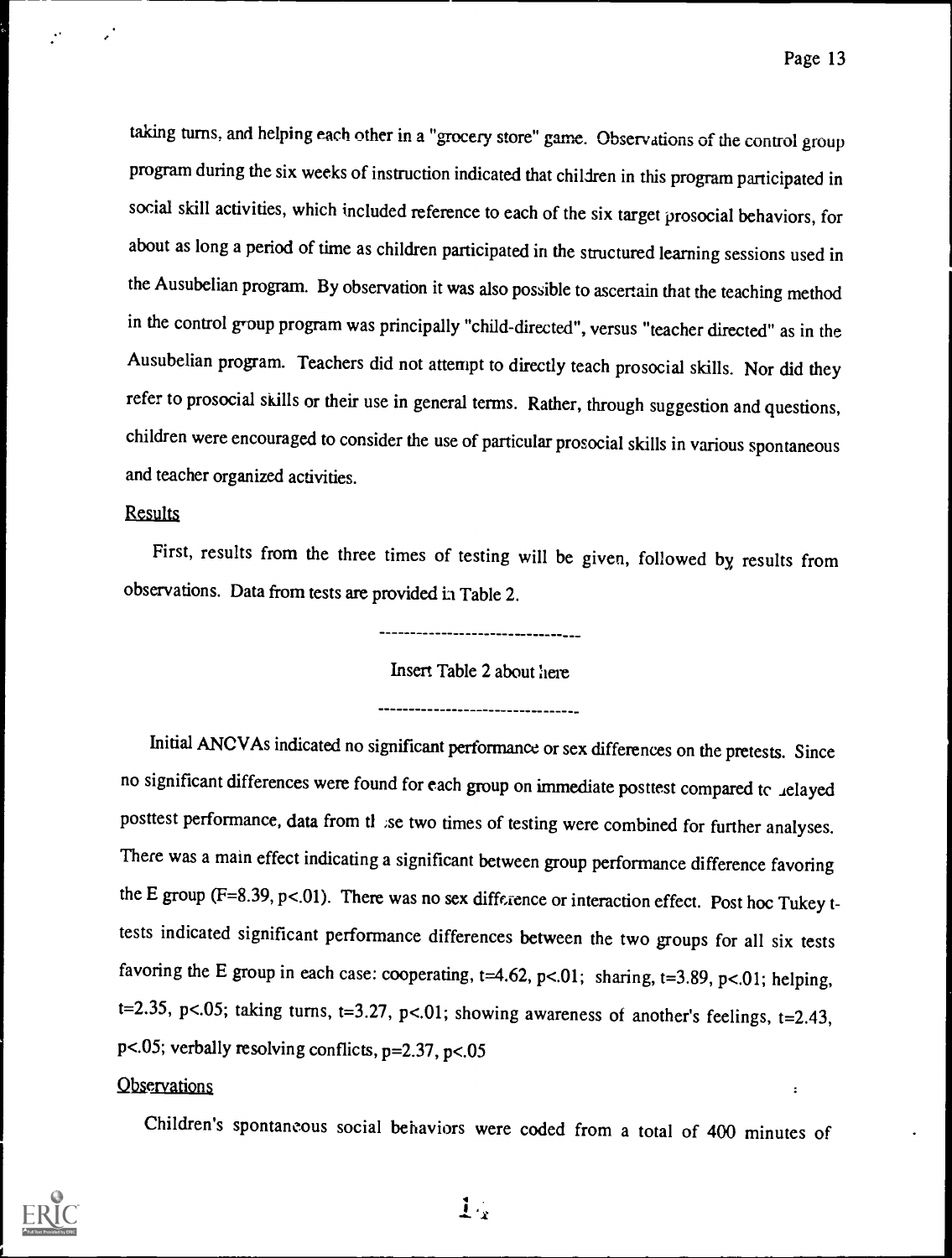observations during free play activities. Table 3 provides frequencies of prosocial behaviors in each of six categories. For each category, the number of occasions that prosocial behavior was observed for each group was expressed as a percentage of the total number of occasions of that behavior by all target children (see Table 3).

----------------------

#### Insert Table 3 about here

Chi-square comparisons were made between frequencies of behaviors in each category for the two groups of children. There were no significant differences between the frequencies of prosocial behaviors for the E and C groups at the first time of observation. At the second time of observing, children in the E group were seen helping significantly more frequently than children in the C group:  $X_2 = 20.48$ , p<.01. This was also the case foi the third time of observing. Of the six types of prosocial behavior, this was the only one where significantly different frequencies of the behavior occurred.

#### **Discussion**

 $\ddot{\phantom{0}}$ 

In response to the first question asked, it is clear that advance organizer instruction significantly improved the experimental group children's ability to suggest prosocizi behaviors appropriate for resolving various hypothetical social conflict situations and social problems. in that respect, they demonstrated an ability to learn and understand general social studies concepts and to transfer this knowledge to at least a limited number of related social conflict and problem situations. And this ability was maintained over time. Therefore, it is clear that at least their knowledge of prosocial skills and how they might function improved. These results support those obtained in a previous related study by Lawton and Berning (1985). Vygotsky (1962) has mentioned that young children are likely to have difficulty in deducing the critical attributes of concepts and skills. Ladd and Mize suggest that it may be necessary to not only provide children with examples of prosocial skills and their functions, but also their defining features (1983,

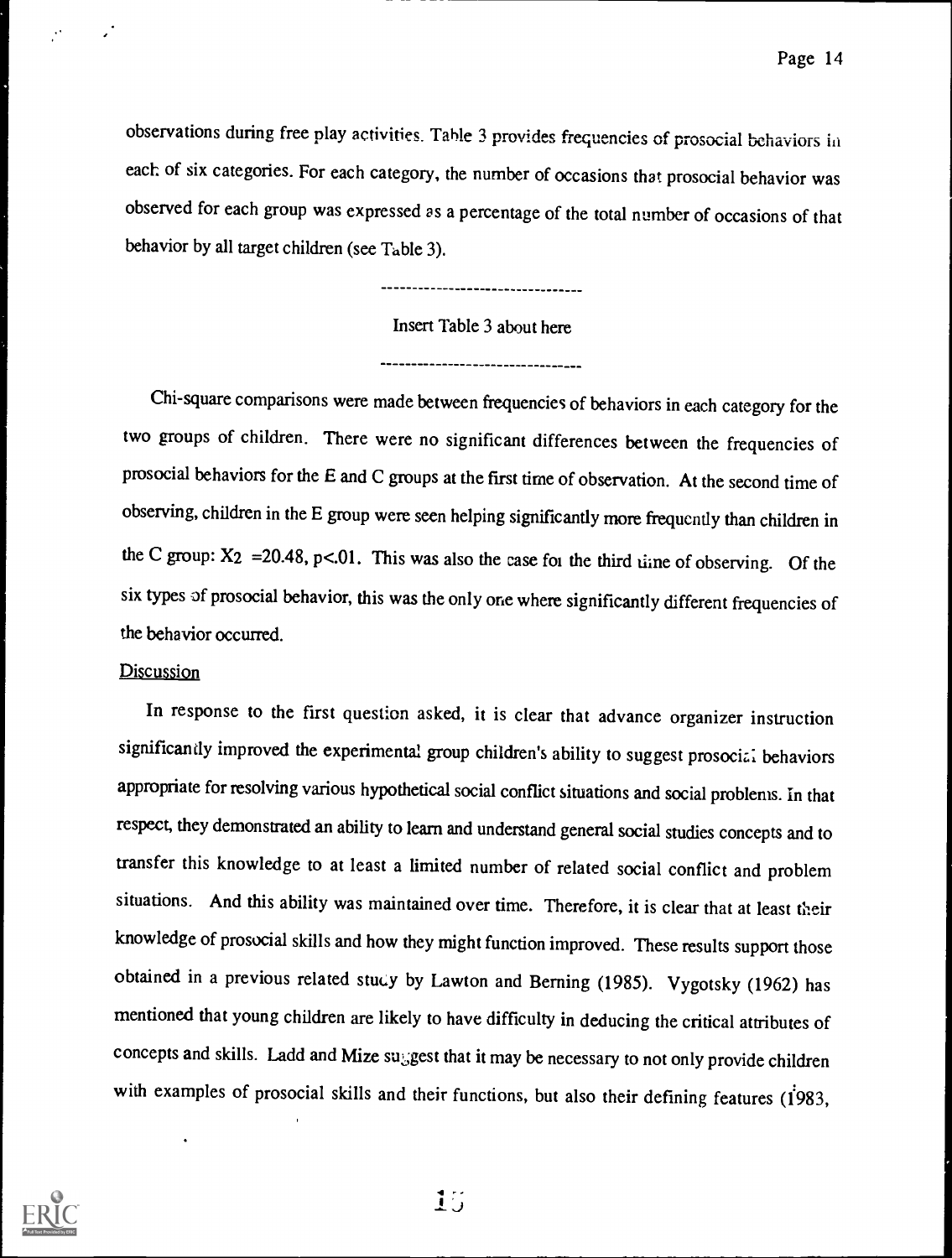p.133). The advance organizer lessons used in this study were designed to do exactly that, and the procedure obviously proved effective.

The second question asked whether instruction in prosocial skills and their functions might also influence children's spontaneous social behavior in free-play activities. The only behavior which appears to have been enhanced was that of helping.

In this study prior to instruction, at least during free-play, these children appeared, in fact, to be quite socially competent. Very young children do not tend to spontaneously engage in rule governed games. This was certainly the case for these children during free play activities. Occasions where it was necessary to observe the niceties of sharing or taking turns, as for example in taking turns on a slide, were frequently overseen by a teacher. Teachers were observed reminding children of the rule for using such equipment, partly, one might imagine, for the sake of safety. Thus, appropriate social skills were constantly reinforce in these particular contexts. We do not know whether these children's social behavior might have changed as a function of changing social contexts and situations. In other situations such as using building blocks, working together on al, art activity, or playing in a socio-dramatic activity children's play is more focused and they are usually more confined in a fairly small space. The need to use various social skills is likely to be emphasized. We had considered completing observations of children's social behavior in a variety of classroom activities, but time and resources mitigated against this. In studies such as this, more broadspread observation of children's social behavior is obviously needed.

We must also acknowledge that instruction was not geared to helping children transfer knowledge of prosocial skills and their function to performance in real-life social situations. Advance organizer lessons presented essentially hypothetical social conflict situations. During these lessons and related learning activities, particular social problems were highlighted for children. Attention was drawn to the problem at hand and children were prompted to suggest appropriate strategies to resolve these conflicts. In real-life situations, social skills can be used in various ways, including the solving of social conflicts. The instructional procedure used for this, study needs further development to take this requirement into consideration.

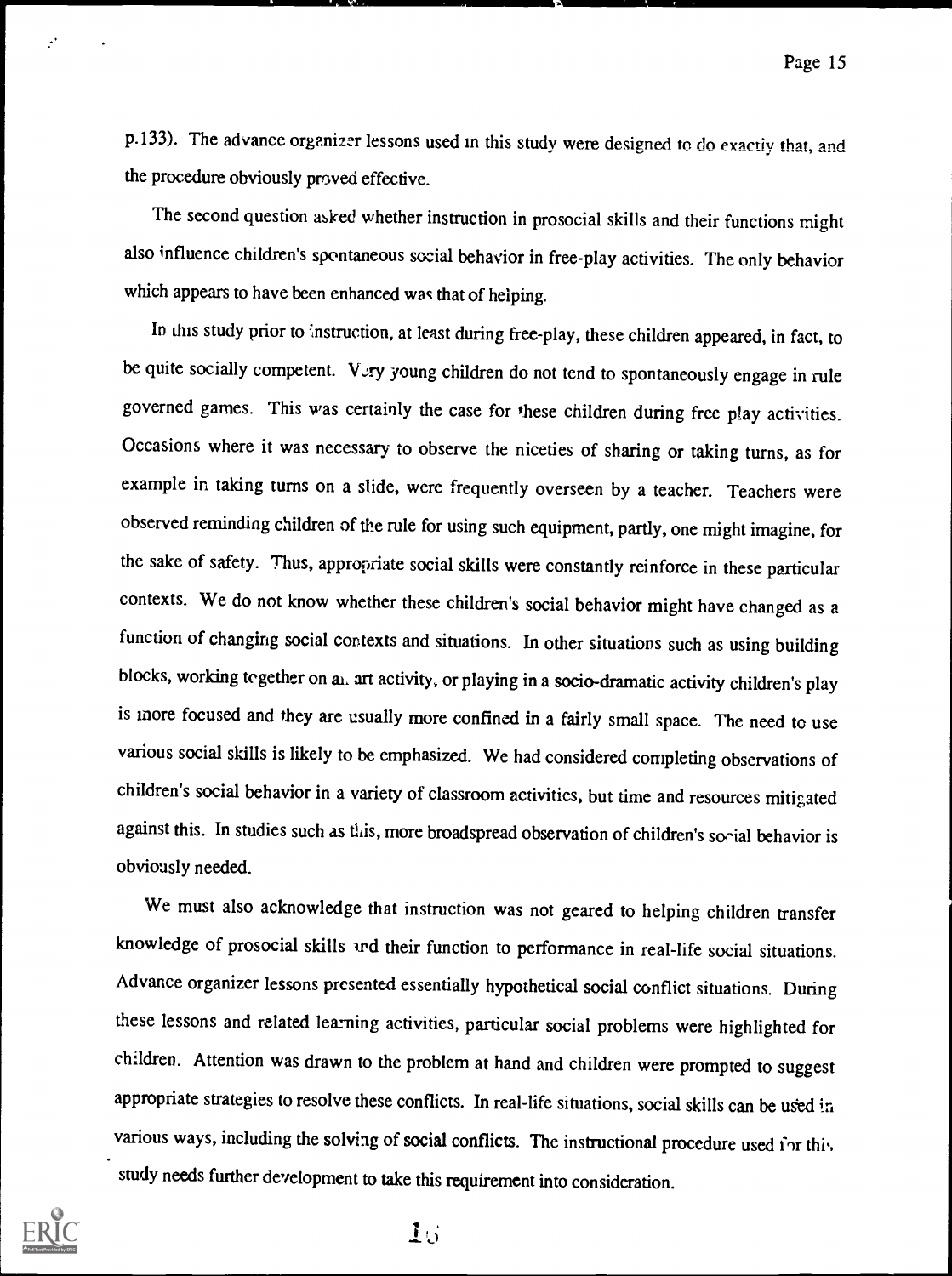#### References

- Ausubel, D. P., Novak, J. D., & Hanesian, H. (1978). Educational psychology: A cognitive view. New York: Holt, Rinehart, & Winston.
- Ball, S., & Bogatz, G. (1970). The first year of Semame Street: An evaluation. Princeton, NJ: Educational Testing Service.
- Barrett, D. E., & Radke Yarrow, M. R. (1977). Prosocial behavior, social inferential ability, and assertiveness in children. Child Development, 48, 475-481.
- Baumrind, D. (1980). New directions in socialization research. American Psychologist, 35, 639-652.
- Blue Swadener, E., & Lawton, J. T. (1982). Effects of expository and guided discovery instruction of preschool chidlren's learning of logical concepts. Journal of Structural Learning, 2, 35-54.
- Bornstein, M. R., Bellack, A. S., & Hersen, M. (1977). Social skills training for unassertive children: A multiple baseline analysis. Journal of Applied Behavior Analysis. 10. 183-195.
- Chittendon, G. (1942). An experimental study in measuring and modifying assertive behavior in young children. Monographs of the Society for Research in Child Development, YII:1, 1-87. Washington, DC: National Research Council.
- Eisenberg, N., Lennon, R., & Roth, K. (1983). Prosocial development: A longitudianl study. Developmental Psychology, 19, 846-855.
- Eisenberg-Berg, N., & Hand, M. (1979). The relationship of preschoolers' reasoning about prosocial moral conflicts to prosocial behavior. Child Development, 50, 356-363.
- Eisenberg-Berg, N., & Neal, C. (1981). The effects of persons of the protagonists and costs of helping on children's moral judgment. Personality and Social Psychology Bulletin, 1, 17-23.
- Evers, W., & Schwartz, S. A. (1973). Modifying social withdrawal in preschoolers: The effects of filmed modeling and teacher promise. Journal of Abnormal Child Psychology, 1, 248-256.
- Fowell, N., & Lawton, J. T. (1988, in press). Preschool children's learning of concepts at four levels of abstraction. Acta Peadologica.

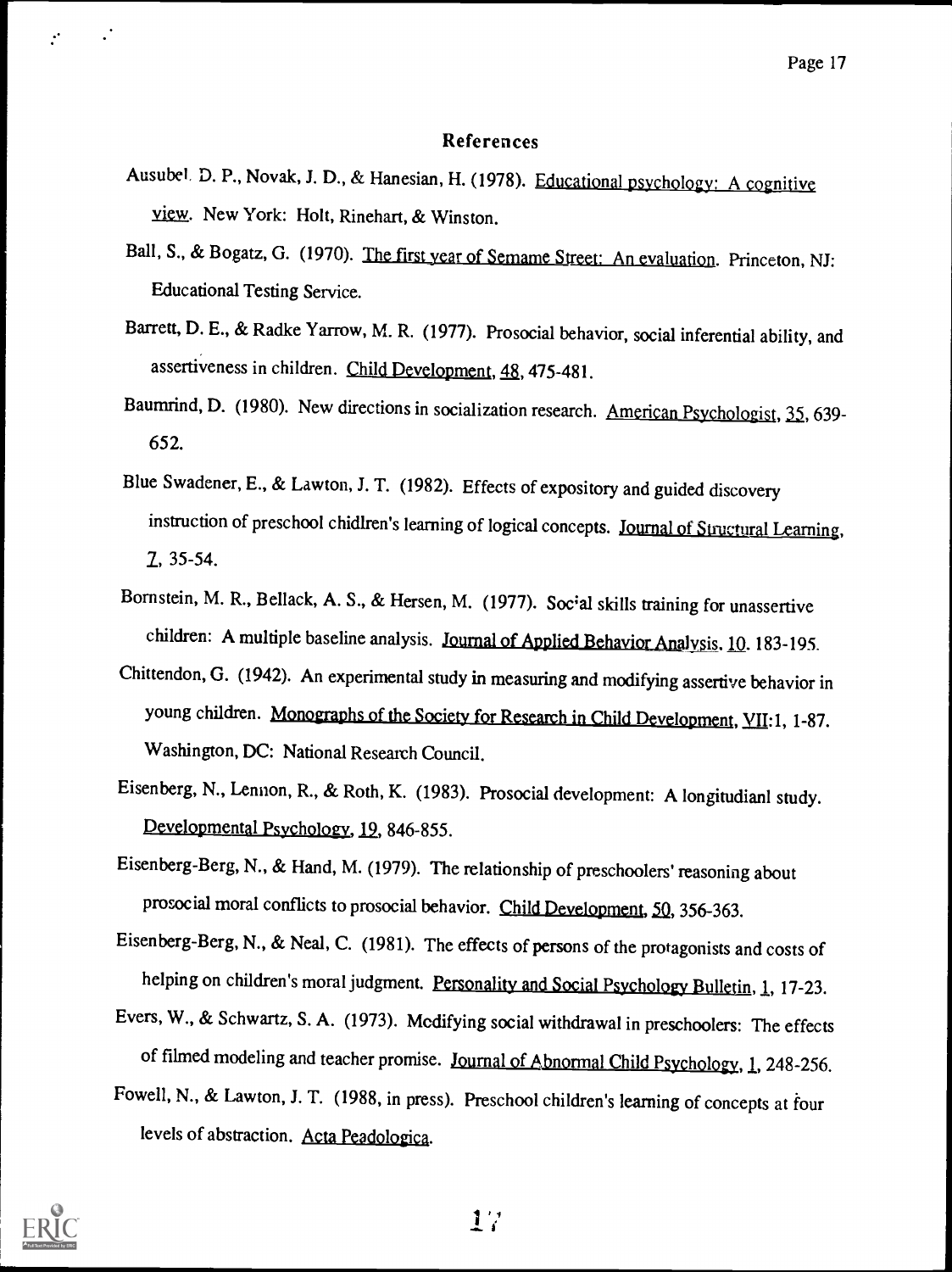- Friedrich, L., & Stein, A. (1975). Prosocial television and young children: The effects of verbal labeling and role playing on learning and behavior. Child Development, 46, 27-38.
- Friedrich, L. K., Stein, A. H., & Susman, E. J. (1975). The effects of prosocial television and environmental conditions on preschool children. In A. H. Stein, Television in the development of socially desirable behavior. Symposium presented at the meeting of the American Psychological Association Conference, Chicago.
- Garvey, C., & Hogan, R. (1973). Social speech and social interaction: Egocentrism revisited. Child Development, 44, 562-568.
- Hay, D. F. (1979). Cooperative interactions and sharing between very young children and their parents. Developmental Psychology, 15, 647-653.
- Iannotti, R. J. (1985). Naturlistic and structured assessments of prosocial behavior in preschool children: The influence of empathy and perspective taking. Developmental Psychology, 21, 46-55.
- Ladd, G. W., & Mize, J. (1983). A cognitive-social learning model of social-skill training. Psychological Review, 90, 127-157.
- Ladd, G. W., & Oden, S. (1979). The relationship between pweer acceptance and chidlren's ideas about helpfulness. Child Development, 50, 402-408.
- Lawton, J. T. (1988). Children's development of logical concepts in three preschool programs: A longitudinal study. University of Wisconsin, Madison.
- Lawton, J. T. (1987). The Ausubelian preschool classroom. In J. L. Roopnarine & J. E. Johnson (Eds.), Approaches to early childhood education. Columbus, OH: Charles E. Merrill.
- Lawton, J. T. (1977). The use of advance organizers in the learning and retention of logical operations and social studies concepts. American Educational Research Journal, 14, 25-43.
- Lawton, J. T., & Berning, R. A. (1985). Effects of high-order rule instruction on the development of social problem solving skills in preschool children. Journal of Structural<sup>:</sup>  $Learning, 8, 225-239.$

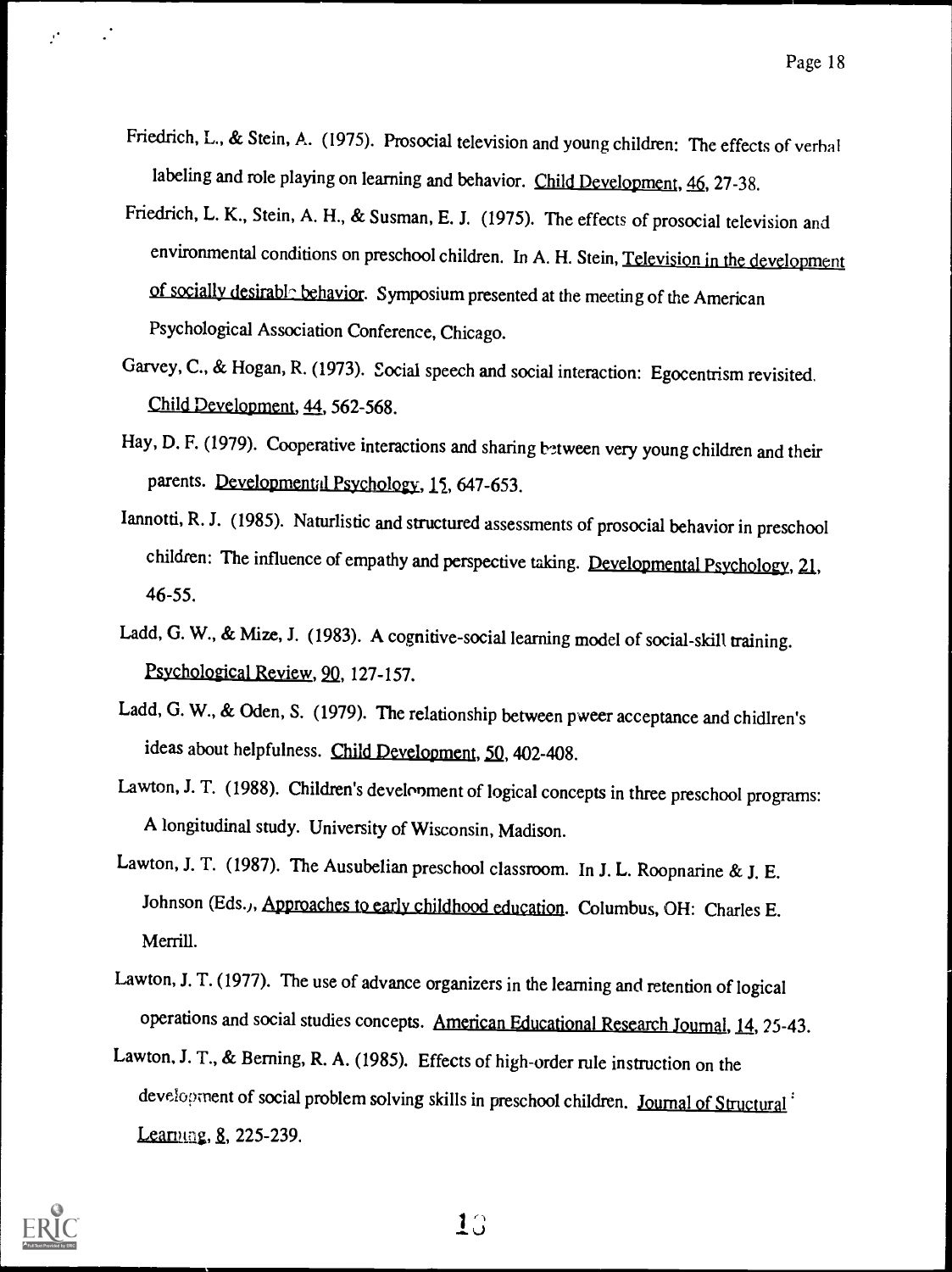- Lawton, J. T., Hooper, F., Saunders, R., & Roth, P. (1984). A comparison of logical concept development in three preschool programs. Human Learning, 2. 143-164.
- Lawton, J. T., & Leckwee, J. (1988). Organizing learning for children: A structured learning approach. University of Wisconsin-Madison.
- Lawton, J. T., & Wanska, S. (1979). The effects of advance organizers on content and process learning. American Educational Research Journal, 16, 223-239.
- Levine, L. E., & Hoffman, M. L. (1975). Empathy and cooperation in four-year-olds. Developmental Psychology, 11, 533-534.
- Marsh, D. T., Serafica, F. C., & Barenboim, C. (1980). Effect of perspective-taking training on interpersonal problem solving. Child Development, 51, 140-145.
- Mussen, P., & Eisenberg-Berg, N. (1977). Roots of caring, sharing, and helping. San Francisco, CA: Freeman.
- O'Conner, R. D. (1972). Relative efficacy of modeling, sharping, and the combined procedures for modification of social withdrawal. Journal of Abnormal Psychology, 22, 327-334.
- Ross, H. S., & Goldman, B. D. (i977). Establishing new social relations in infancy. In T. Alloway, P. Pliner, & L. Karnes (Eds.), Attachment behavior. New York: Plenum.
- Sapon-Shevin, M. (1980). Teaching cooperation in early childhood settings. In G. Carteledge & Fellows Milburn (Eds.), Teaching social skills to children: Innovative approaches. New York: Pergamen Press.
- Scandura, J. M. (1977a). Problem solving: A structural/process approach with instructional implications. New York: Academic Press.
- Scandura, J. M. (1977b). Structural approach to instructional problems. American Psychologist, 22, 33-53.
- Scandura, J. M., & Durnin, J. H. (1977). Structural (algorithmic) analysis of algebraic proofs. In J. M. Scandura, Problem Solving. New York: Academic Press.
- Scandura, J. M., & Scandura, A. B. (1980). Structural learning and concrete operations. Praeger.

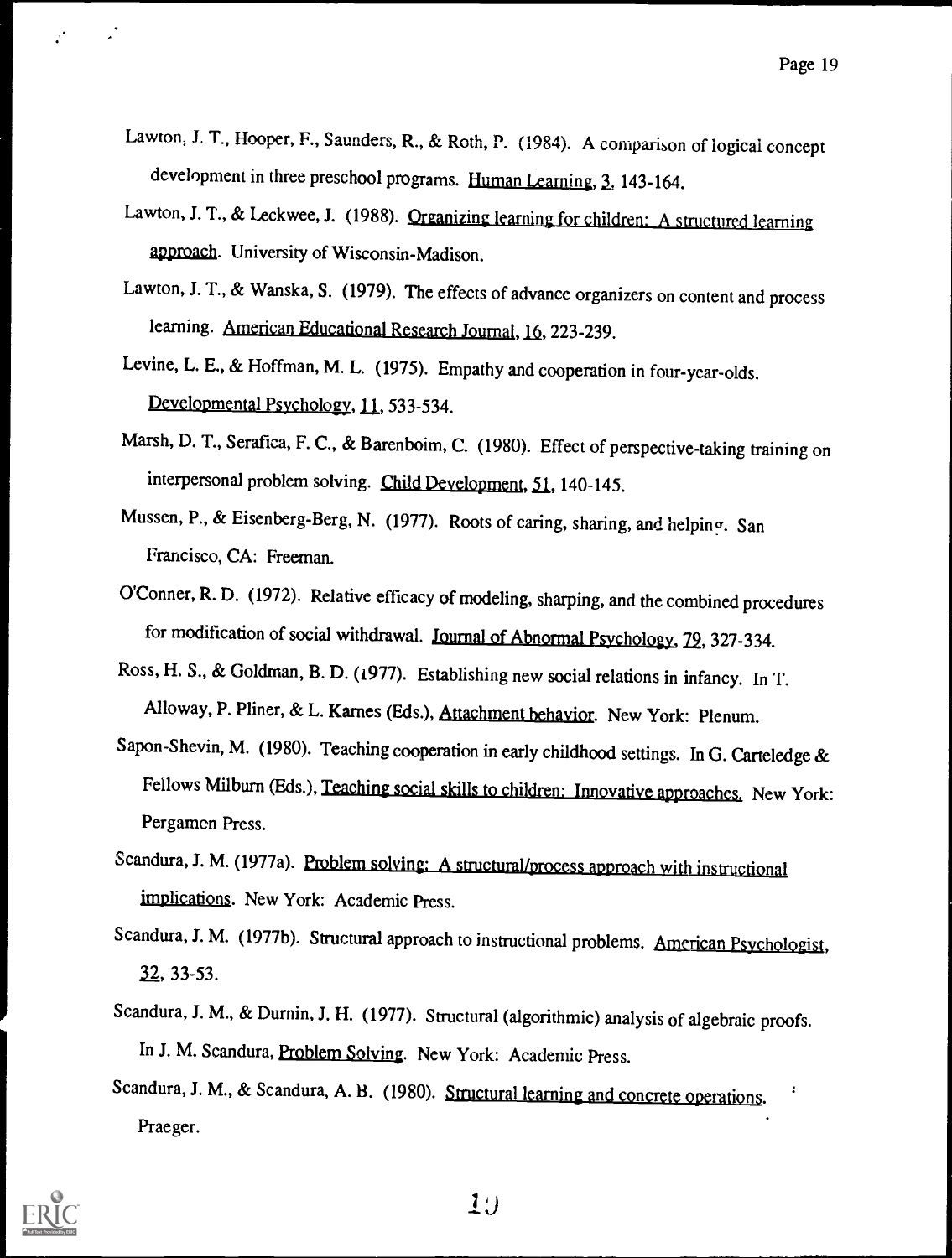$\ddot{\cdot}$ 

- Smith, R. N., Neisworth, J. T., & Green, J. G. (1978). Evaluating Educational Environments. Columbus, OH: Charles E Merrill.
- Spivack, G., & Shure, M. (1974). Social adjustment of young children: A cognitive approach to problem solving real-life problems. San Francisco: Jossey-Bass.
- Spivack, G., Platt, J. J., & Shure, M. B. (1976). The problem-solving approach to adjustment. San Francisco, CA: Jossey-Bass.
- Staub, E. (1975). The development of prosocial behavior in children. Morristown, NJ: General Learning.
- Staub, E. (1979). Positive social behavior and morality: Socialization and development (Vol. 2). New York: Academic Press.
- Stein, A. H., & Friedrich, L. K. (1975). Impact of television on children and youth. In E. M. Hetherington (Ed.), Review of child development research, Vol. 5. Chicago: University of Chicago Press.
- Thompson, G. (1944). The social and emotional development of preschool children under two types of educational programs. Psychological Monograms, 56(5, Whole No. 258).

Vygotsky, L. S. (1962). Thought and language. Cambridge, MA: MIT Press.

- Weisberg, R. P. et al. (1981). Evaluation of a social problem-solving training program for suburban and inner-city third-grade children. Journal of Consulting and Clinical Psychology, 49., 251-261.
- Yarrow, M. R., & Waxler, C. Z. (1971). The emergence and functions of prosocial behaviors in young children. In R. C. Smart & M. S Smart (Eds.), Readings in child development and relationships (2nd ed.). New York: Macmillan.
- Zahavi, S., & Asher, S. R. (1978). The effects of verbal instruction on preschool children's aggressive behavior. Journal of School Psychology, 16, 146-153.

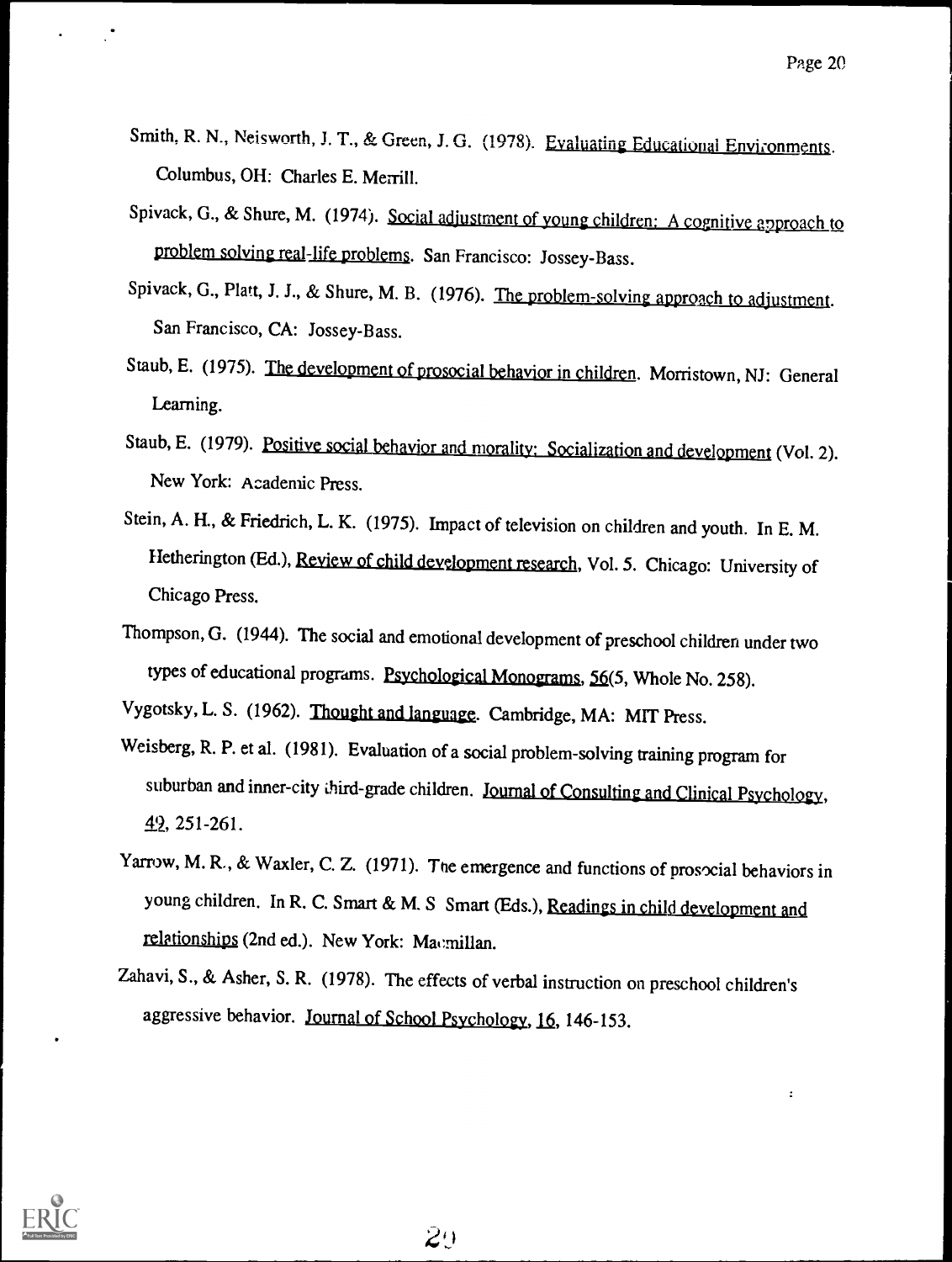$\pm$ 

### Table 1.

# Descriptions of Six Categories of Prosocial Skills

| Category                                    | Code       | Description                                                                                                                                                                                                                                                                                                                                                           |  |  |  |
|---------------------------------------------|------------|-----------------------------------------------------------------------------------------------------------------------------------------------------------------------------------------------------------------------------------------------------------------------------------------------------------------------------------------------------------------------|--|--|--|
| Cooperating                                 | Co         | Offer to include someone in a game, task, or activity, e.g.,<br>"Do you want to play?"; stop the teeter-toter for someone else<br>to get on; "Let's play house. I'll be the mother. You be the<br>father."                                                                                                                                                            |  |  |  |
| Sharing                                     | Sh         | Offer to share objects, activities, or space. e.g., "Here, this<br>can be yours."; Divide playdough to share; Read one book<br>together; Put a puzzle in place together; Make space for<br>another.                                                                                                                                                                   |  |  |  |
| Helping                                     | He         | Offer to help, or respond to a request for help., e.g. "Do you<br>need help?"; "Do you want a band-aide? I can get it for you.";<br>Help clean up a mess when asked by another child; Help lay<br>tables for snack.                                                                                                                                                   |  |  |  |
| <b>Taking Turns</b>                         | TT         | Offer to take turns, take turns while having a common goal,<br>or take turns spontaneously., e.g. "You get it first, then me.";<br>Play a game that requires turn taking, such as "Duck, Duck,<br>Goose"; Stand in a line at the water fountain, or in line at the<br>slide.                                                                                          |  |  |  |
| Showing Awareness SA<br>of Others' Feelings |            | Show affection, be comforting, help someone in need, or<br>compliment someone., e.g., Hug, kiss hold hands, walk with<br>arms around each other; "Don't cry. You'll feel better soon.";<br>That's hard. I'll help you."; "You did a great job."                                                                                                                       |  |  |  |
| Verbally Resolving<br>Conflict              | <b>VRC</b> | Express a need, feeling, or statement of a problem., e.g.,<br>"You'll have all the pieces. Can I have some?"; "You make<br>me mad. I'm so mad. Why won't you share? There's lots of<br>pieces. Let's share them."; "I have an idea. You have this<br>part, and I'll have this part."; "You have to give it back to me<br>now, 'cos it belongs to me. I'm going home." |  |  |  |



 $\mathcal{A}^{\text{max}}_{\text{max}}$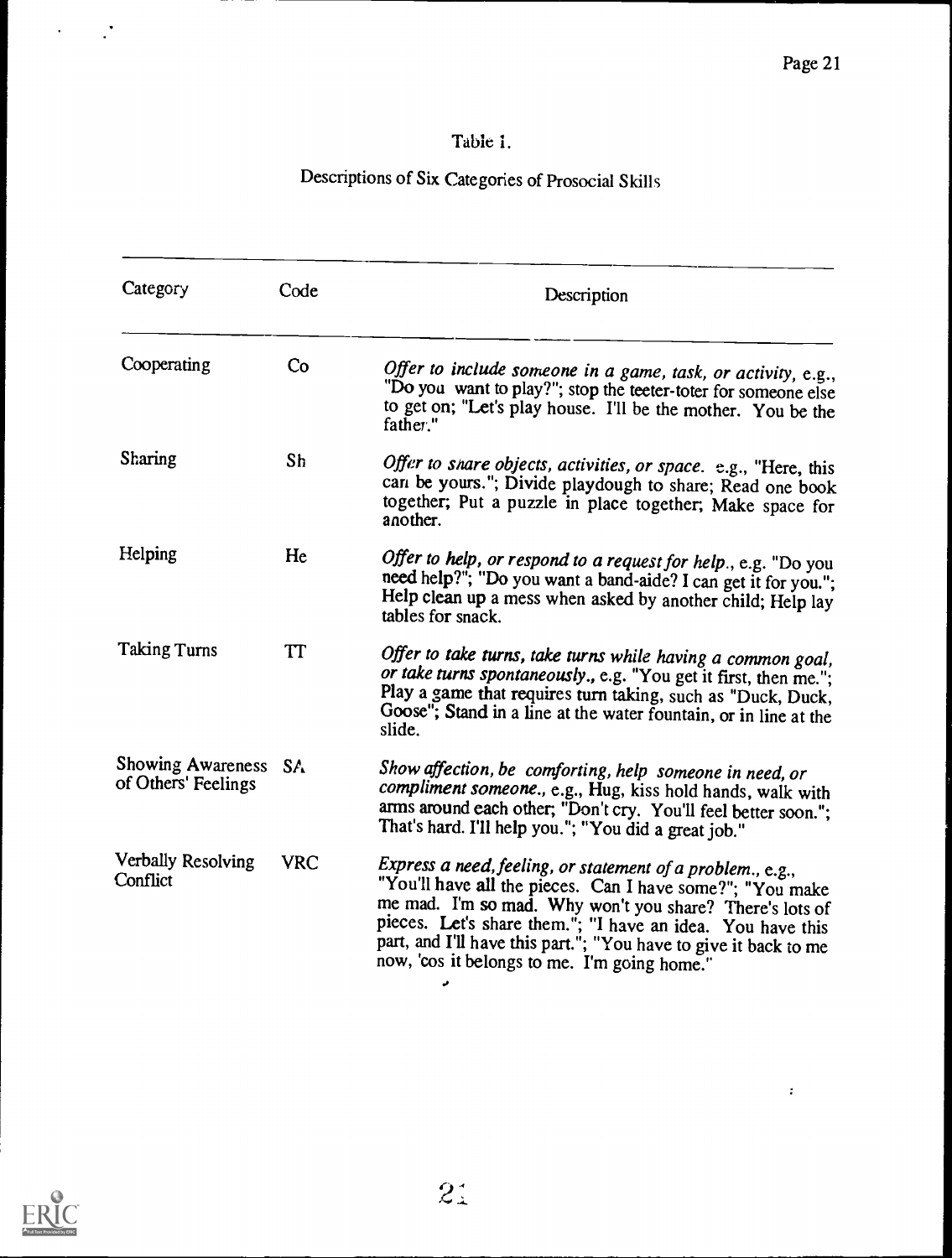$\ddot{\phantom{a}}$ 

#### Table 2

|                | Test<br>Pretests |             | <b>Posttests</b> |             | Delayed Posttests |             |
|----------------|------------------|-------------|------------------|-------------|-------------------|-------------|
| No.            | E                | $\mathbf C$ | E                | $\mathbf C$ | E                 | $\mathbf C$ |
|                | ۰                |             |                  |             |                   |             |
| 1              | 1.03(.54)        | 0.89(.71)   | 2.14(.85)        | 1.21(.88)   | 2.59(.83)         | 1.17(72)    |
| $\overline{2}$ | 0.63(.43)        | 0.71(0.92)  | 2.03(.71)        | 1.01(.83)   | 2.48(.81)         | 1.03(.54)   |
| 3              | 0.84(.63)        | 0.91(.42)   | 1.88(.73)        | 1.27(.81)   | 1.78(.73)         | 1.00(.75)   |
| 4              | 0.91(.75)        | 1.01(.76)   | 2.14(.76)        | 1.11(.67)   | 2.31(.65)         | 1.17(.73)   |
| 5              | 1.06(.75)        | 1.11(.89)   | 2.12(.77)        | 1.25(.88)   | 1.57(.83)         | 1.13(.85)   |
| 6              | 1.17(.94)        | 1.33(.76)   | 1.89(.83)        | 1.57(.81)   | 1.81(.85)         | 0.76(.73)   |

Mean Scores and Standard Deviations for Pretests, Posttests and Delayed Posttests

Test 1: Cooperating

Test 2: Sharing

 $\cdot$ 

 $\mathcal{A}$ 

Test 3: Helping

Test 4: Taking Turns

Test 5: Showing Awareness of Another's Feelings Test 6: Verbally Resolving Conflicts

Standard Deviations are given in parentheses E: Experimental Group; C: Control Group

Total possible score for each test is 3.